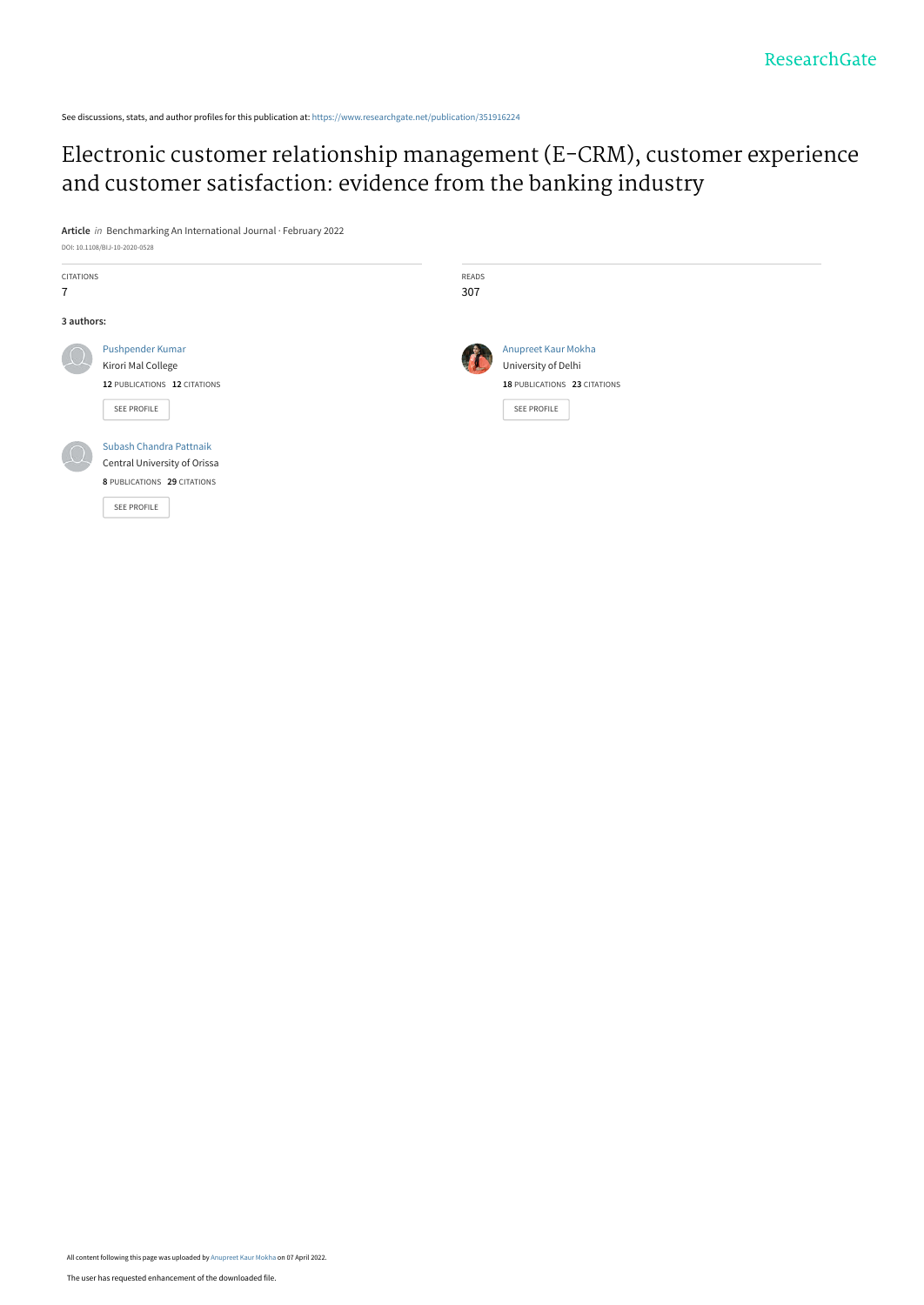# Electronic customer relationship management (E-CRM), customer experience and customer satisfaction: evidence from the banking industry

Pushpender Kumar

Department of Commerce, Kirori Mal College, University of Delhi, New Delhi, India Anupreet Kaur Mokha Department of Commerce, Delhi School of Economics, University of Delhi, New Delhi,

India, and

## Subash Chandra Pattnaik

Department of Business Management, Central University of Odisha, Sunabeda Campus, Koraput, India

#### Abstract

Purpose –The purpose of this paper was to examine the relationship between electronic customer relationship management (E-CRM) and customer satisfaction through the mediating role of customer experience in the banking industry.

Design/methodology/approach – The data were collected from customers of 10 banks (5 public and 5 private sector banks) of Delhi, India. In total, 836 useable structured questionnaires were filled, and the data were analyzed using structural equation modeling (SEM) through AMOS.

Findings – The results revealed that customer experience mediated the relationship between E-CRM and customer satisfaction confirming well with the hypothesized model.

Research limitations/implications – The model was tested in the domain of banking industry; future results may be conducted in different domains for improving generalizability. A comparative study between public and private sector banks in terms of E-CRM, customer experience and customer satisfaction could also be conducted.

Originality/value – The study was the first to unequivocally analyze the influence of the E-CRM on customer satisfaction through customer experience in the banking industry. The study also introduced stimulusorganism-response (S-O-R) model as a theoretical support to associate E-CRM to customer satisfaction through customer experience. Thus, this study will enhance the current knowledge base and will also aid E-CRM managers amid decision-making process.

Keywords E-CRM, Customer experience, Customer satisfaction, Banking industry Paper type Research paper

### 1. Introduction

The government's Digital India initiative, combined with increased Internet penetration in recent years, resulted in a digital population of around 688 million active users in January 2020 [\(Statista, 2020\)](#page-18-0). Between 2019 and 2020, the number of Internet users in India increased by 128 million  $(+23%)$  ([Data Reportal, 2020\)](#page-14-0). As a result, the marketing sector has changed dramatically as many companies recognize the potential of this unique medium to efficiently deliver targeted messages, generate revenue and facilitate two-way communication with consumers (Adlin et al.[, 2019\)](#page-14-1). The Internet has become a powerful tool for managing electronic customer relations ([Oumar](#page-17-0) et al., 2017). As digital technology begins to obscure the difference between data platforms, the relatively new field of science, that is, electronic

Benchmarking: An International Journal Vol. 29 No. 2, 2022 pp. 551-572 © Emerald Publishing Limited 1463-5771 DOI [10.1108/BIJ-10-2020-0528](https://doi.org/10.1108/BIJ-10-2020-0528)

Electronic customer relationship management

551

Received 11 October 2020 Revised 21 February 2021 21 April 2021 Accepted 6 May 2021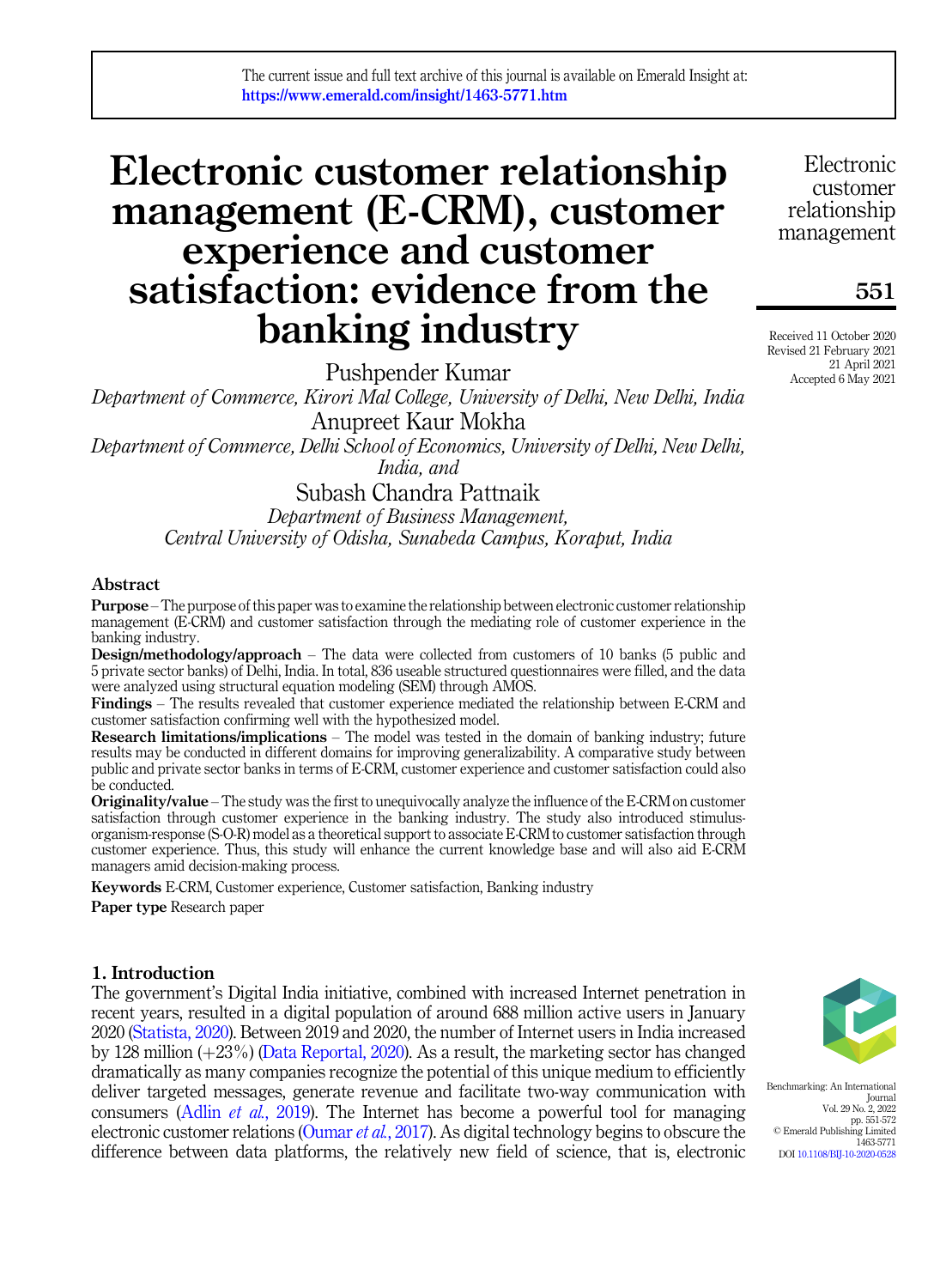BIJ 29,2

552

customer relationship management (E-CRM), is being developed [\(Abdulfattah, 2012\)](#page-14-2). Customers connect with companies through a number of information channels, some of which are connected to information and communication technologies (ICTs) applications via the Internet ([Santy and Hardiyanti, 2019\)](#page-17-1). Digitization has forced the companies to digitize their services and provide customers to have a 24\*7 online relationship with their companies ([Steinhoff](#page-18-1) et al., 2019).

The banking sector is undergoing rapid changes as a result of developments in ICTs (Priya et al.[, 2018\)](#page-17-2). Strong competition, increasing globalization and rising consumer expectations [\(Owusu Kwateng](#page-17-3) *et al.*, 2019) have forced banks to provide the best possible services to their customers, both to retain customers and to increase their financial profitability ([Abu-Shanab and Anagreh, 2015](#page-14-3); [Al-Abdullat and Dababneh, 2018\)](#page-14-4). As a result, the business model has shifted from being bank-centered to customer-centered. Product homogeneity has only been added to the burden of the banking industry and has become a formidable challenge to maintain customer satisfaction and loyalty during a remarkable transition in technology and customer behavior ([Singh and Chauhan, 2018](#page-18-2); [Sarmah and](#page-17-4) [Rahman, 2018](#page-17-4)). Banks use different ICT strategies to improve their customer relationships ([Al-Dmour](#page-14-5) et al., 2019). The emergence of E-CRM is one such phenomenon. Banks have accepted E-CRM not only as a way to gain competitive advantage over others, but also as a way to thrive in such a dynamic market environment [\(Yamuna, 2020](#page-18-3)). The rapid expansion in digital banking has made it necessary for banks to transform their current strategy into an all-channel strategy that includes the Internet, the web or physical branches [\(Report Linker,](#page-17-5) [2020\)](#page-17-5). Banks, therefore, offer a range of digital products, including online banking, mobile banking, tele-banking, neo-banking, self-service technology and so forth ([Mathew](#page-16-0) et al., 2020). This research is carried out in the banking industry. The reasons for selecting this industry were, firstly, the banking industry is a part of financial services which is the greatest source of economic growth in India ([Dhamija](#page-14-6) et al., 2019). Secondly, banks, being traditional service sector, are considered relevant to the market as well as to the world economy and their services are needed much by the companies and people (Milan et al.[, 2018\)](#page-16-1). Thirdly, the banking services are intrinsic in relation to contractual services [\(Norman, 2004\)](#page-16-2) in which customers tend to become more productive and profitable only after steer patronization ([Reichheld, 1996\)](#page-17-6). Therefore, the role of E-CRM in the growth and promotion of the banking industry must constantly be examined.

Every marketing campaign is primarily aimed at promoting business profitability and developing and maintaining good customer relationships ([Kotler and Keller, 2016\)](#page-16-3). Many studies investigated the impact of E-CRM on various factors such as customer satisfaction ([Rashwan](#page-17-7) et al., 2019), customer loyalty ([Mang](#page-16-4)'unyi et al., 2018; [Shastri](#page-17-8) et al., [2020\)](#page-17-8), customer retention ([Al-Dmour](#page-14-5) et al., 2019), financial profitability ([Kaur and Kaur,](#page-15-0) [2016;](#page-15-0) [Cajestan, 2018](#page-14-7)) and so forth. Despite all these attempts, E-CRM that affects customer satisfaction was not analyzed and assessed through customer experience, and this gap was clearly identified in the previous work (Zaim et al.[, 2020\)](#page-18-4). Customers expect to have interactions with their banks based on time-built experiences that make interactions fast, personalized and efficient (Garg *et al.*[, 2014](#page-15-1)). [Mulyono and Situmorang](#page-16-5) [\(2018\)](#page-16-5) stated that investment in relationship and satisfactory factors would contribute to experience and satisfaction. [Cajestan \(2018\)](#page-14-7) also argued that customer experience leads to customer satisfaction in the banking industry. Raina *et al.* [\(2019\)](#page-17-9) stated that creating and understanding customer experience is important to deliver high quality of services to their customers so as to achieve customer satisfaction and loyalty. [Syahputra and](#page-18-5) [Muwatiningsih \(2019\)](#page-18-5) also supported the positive relationship of customer experience and customer satisfaction and stated that positive and memorable experience tends to improve the satisfaction among the customers. On the basis of the recent studies, customer experience was proposed to be a mediator between E-CRM and customer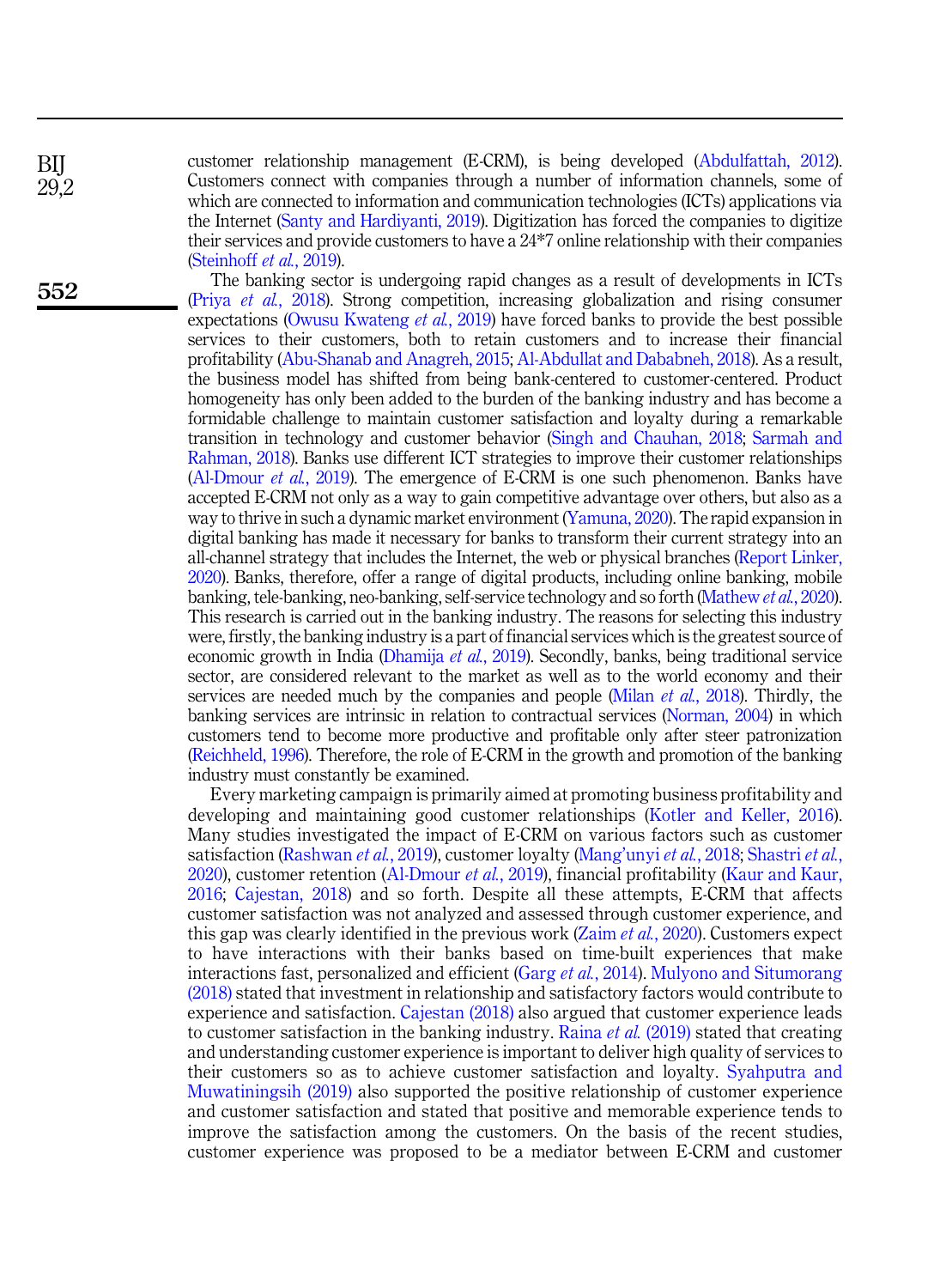satisfaction. Hence, customer satisfaction can be achieved through positive experience between E-CRM and customer satisfaction in emerging economies. Despite the overarching popularity of E-CRM in marketing literature in developed countries (Mang'unyi et al.[, 2018](#page-16-4)), studies aimed at emerging resource-limited organization environments such as those in the service sector of India are yet to be performed. The organizational strategies, product life cycle or market credibility of developed economies is distinct from developing economies because of the differences in governmental organizational policies and internal rules and regulations [\(Khan](#page-16-6) et al., [2020\)](#page-16-6). In reality, without proper contextualization and critical questioning as to their suitability and significance to such contexts, the literature warns of transposing Western-designed studies into resource-poor contexts (Farh *et al.*[, 2004](#page-15-2)). More precisely, even though scholars widely recognize that the existence, significance and value of E-CRM can be influenced by cultural and economic institutions, there is limited research in Indian context that measures the effectiveness of E-CRM in Indian banking sector ([Kaur, 2016;](#page-15-3) [Sharma](#page-17-10) *et al.*, 2020; [Shastri](#page-17-8) *et al.*, 2020). Hence, the results of this study are different from the studies conducted in developed economies.

In order to substantially bridge the above-mentioned research gaps, this paper contributed significantly to the current marketing literature in the field of E-CRM. Firstly, the present study was the first to unequivocally analyze the influence of the E-CRM on customer satisfaction through customer experiences in the banking industry, whereby customer satisfaction is essentially the satisfaction of customers with the online channels of the banks. Secondly, the current study introduced the stimulus-organism-response (S-O-R) model to relate E-CRM to customer satisfaction through customer experience. The S-O-R model confirms that the emotional and cognitive state of customers (here customer experience) is stimulated by certain environmental characteristics or stimuli (here E-CRM), which exhibit some behavioral responses (here customer satisfaction). Although previous work had augmented the recognition of the influence of the human– computer interface effect on consumer behavior, E-CRM has not been extensively studied ([Mousavai, 2015\)](#page-16-7). Thirdly, based on the extensive literature, we have identified and validated E-CRM, customer experience and customer satisfaction dimensions in the context of the banking industry. Fourthly, this study will contribute further to intensifying our understanding of the mediating relationship between E-CRM and customer satisfaction. Finally, the banks need to carefully monitor the current situation and to keep abreast of consumer behavior and prospects. Traditional CRM lacks clarity, as it is more of a reactive approach and therefore needs a better gradation. Since E-CRM is a proactive approach and an advanced variant of analytical CRM, it provides a single solution to the current situation in which the bank operates. The constant change in consumer behavior due to changing business technology leads to the complexities of CRM. As the traditional way of banking fades, the traditional approach or implementation of CRM may not fit into the new model of banking ([Singh and](#page-18-2) [Chauhan, 2018\)](#page-18-2). Therefore, this study would extend the current knowledge base and also help E-CRM managers make better decisions to improve the experience and satisfaction of their customers.

The paper has been organized as follows: Theoretical underpinnings, that is, the theoretical model that supports the relationships among the examined variables (E-CRM, customer experience and customer satisfaction), and the development of the hypotheses have been presented in the next section. Thereafter, the next section briefly explains the research methodology adopted in this paper. Then, the data analysis and the testing of the hypotheses were done using confirmatory factor analysis (CFA) and structural equation modeling (SEM). Finally, it describes in detail the results of the present study and

Electronic customer relationship management

553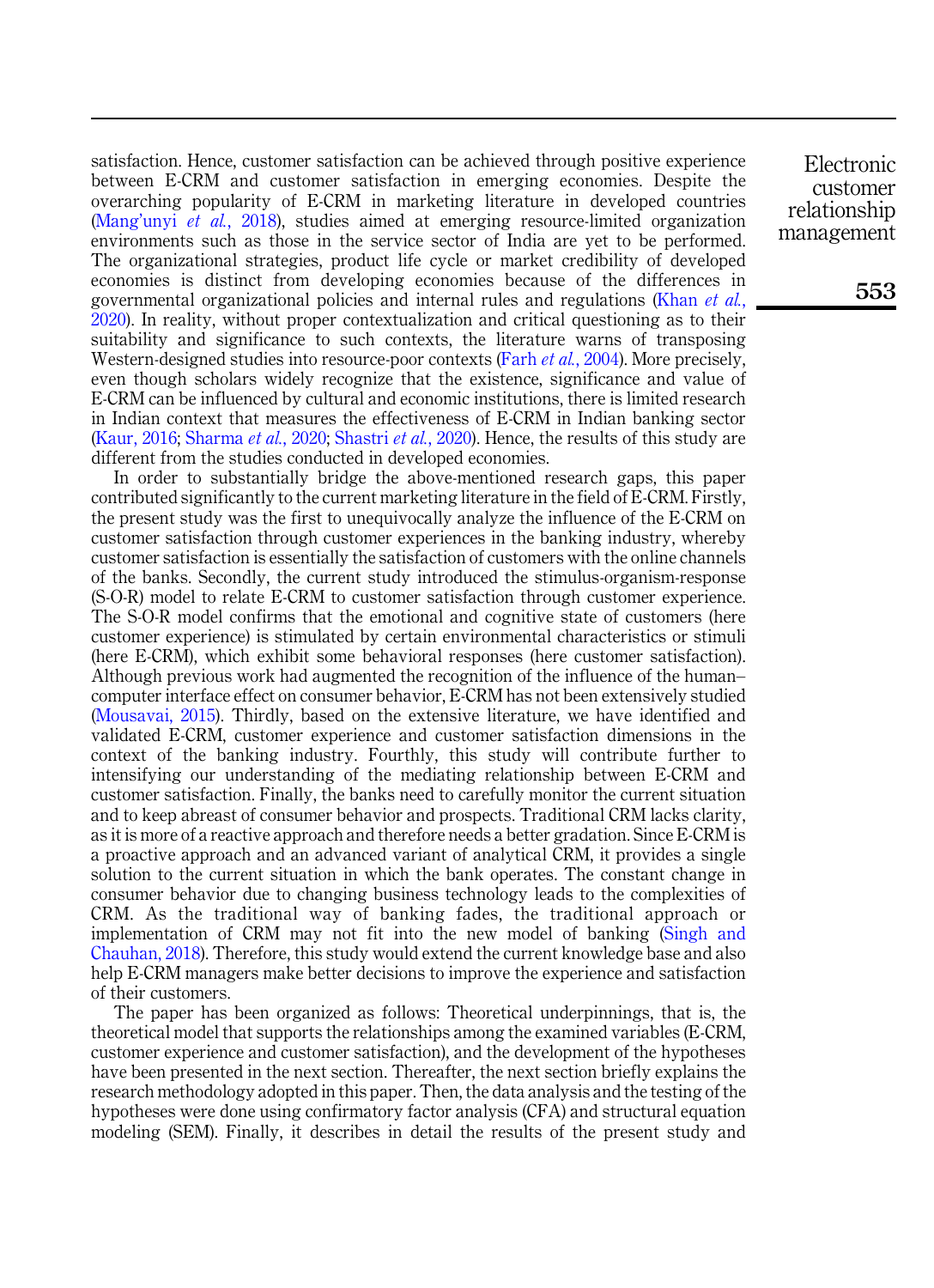provides theoretical and practical implications with limitations and future scope of this research.

#### 2. Theoretical underpinnings and hypotheses

2.1 The S-O-R model

The S-O-R model was developed by Mehrabian and Russell in 1974 and modified by Jacoby in 2002. The model has been described in marketing studies as the dominant tool for studying customer behavior in a store environment and has been widely used [\(Arora, 1982](#page-14-8); [Donovan](#page-15-4) [and Rossiter, 1994](#page-15-4); [Wakefield and Blodgett, 1996\)](#page-18-6). This model describes how people will react with three steps: stimulus, organism and reaction to environmental stimuli. The model reconfirms that environmental characteristics act as stimuli that influence the cognitive and affective status of individuals, leading to certain behavioral responses ([Donovan and](#page-15-4) [Rossiter, 1994](#page-15-4)), that is, the organism mediates the associations between stimulus and behavioral responses of consumers [\(Chang and Chen, 2008](#page-14-9)). The model was initially intended for general environmental psychology, and several later studies have modified and tested it for retail use. Stimulus is defined in the context of e-commerce/e-retail as the features or attributes of the e-commerce world ([Yadav and Rahman, 2018\)](#page-18-7). The internal states in the S-O-R model mean that customers embody the cognitive and emotional states and include their views, observations and evaluations, while the responses are expressed as consumer behavior, such as purchase behavior, customer loyalty and customer satisfaction ([Sautter](#page-17-11) et al., 2004).

In numerous e-commerce contexts, especially the S-O-R model has been extensively used. [Koo and Ju \(2010\)](#page-16-8) employed the S-O-R model in order to determine the effect of atmospheric cues on the emotional status of their consumers and their future intentions to shop online. [Manganari](#page-16-9) *et al.* (2011) adopted the S-O-R model, which represents website attributes as stimulus, pleasure and attitude as organism and satisfaction as response. [Walsh](#page-18-8) et al. (2011) also applied the S-O-R model, which considers the influence of store features (stimuli) on the pleasure (organism) that would subsequently lead to satisfaction (response). [Gao and Bai](#page-15-5) [\(2014\)](#page-15-5) proposed the S-O-R model to study the influence of online travel agency flows on customer satisfaction and buying intention. [Zhang](#page-18-9) *et al.* (2014) employed the S-O-R to investigate the impact of technology on consumer experience and subsequent business purposes, while [Mousavai \(2015\)](#page-16-7) also adopted the S-O-R model to analyze the relationship between E-CRM and customer loyalty through customer satisfaction. Based on the crucial role of E-CRM and customer experience in influencing customer satisfaction in the e-commerce context, in our study, the S-O-R model offers a theoretical framework to investigate the impact of E-CRM (as a stimuli) on customer experience (as an organism) and then subsequently on customer satisfaction (as a response).

Therefore, in our study, we have used the above theoretical underpinning to formulate the hypotheses and research model.

#### 2.2 Hypotheses

2.2.1 E-CRM and customer satisfaction. Gaining customer satisfaction improves quality of relationship between customers and service providers ([Chaluvadi](#page-14-10) *et al.*, 2018; [Syapsan, 2019\)](#page-18-10). Customer satisfaction implies that the customers are happy with the quality of services offered by their customer relationship manager ([Oumar](#page-17-0) et al., 2017; Otto et al.[, 2020\)](#page-16-10). In order to take corrective steps, E-CRM offers accurate and quick access to up-to-date and real-time information [\(Khan and Khawaja, 2013](#page-15-6)). [Lu \(2003\)](#page-16-11) conducted a study on measuring the effectiveness of E-CRM on the customer satisfaction in the context of e-transaction cycle and found that the E-CRM services provided by the service providers improve the satisfaction

554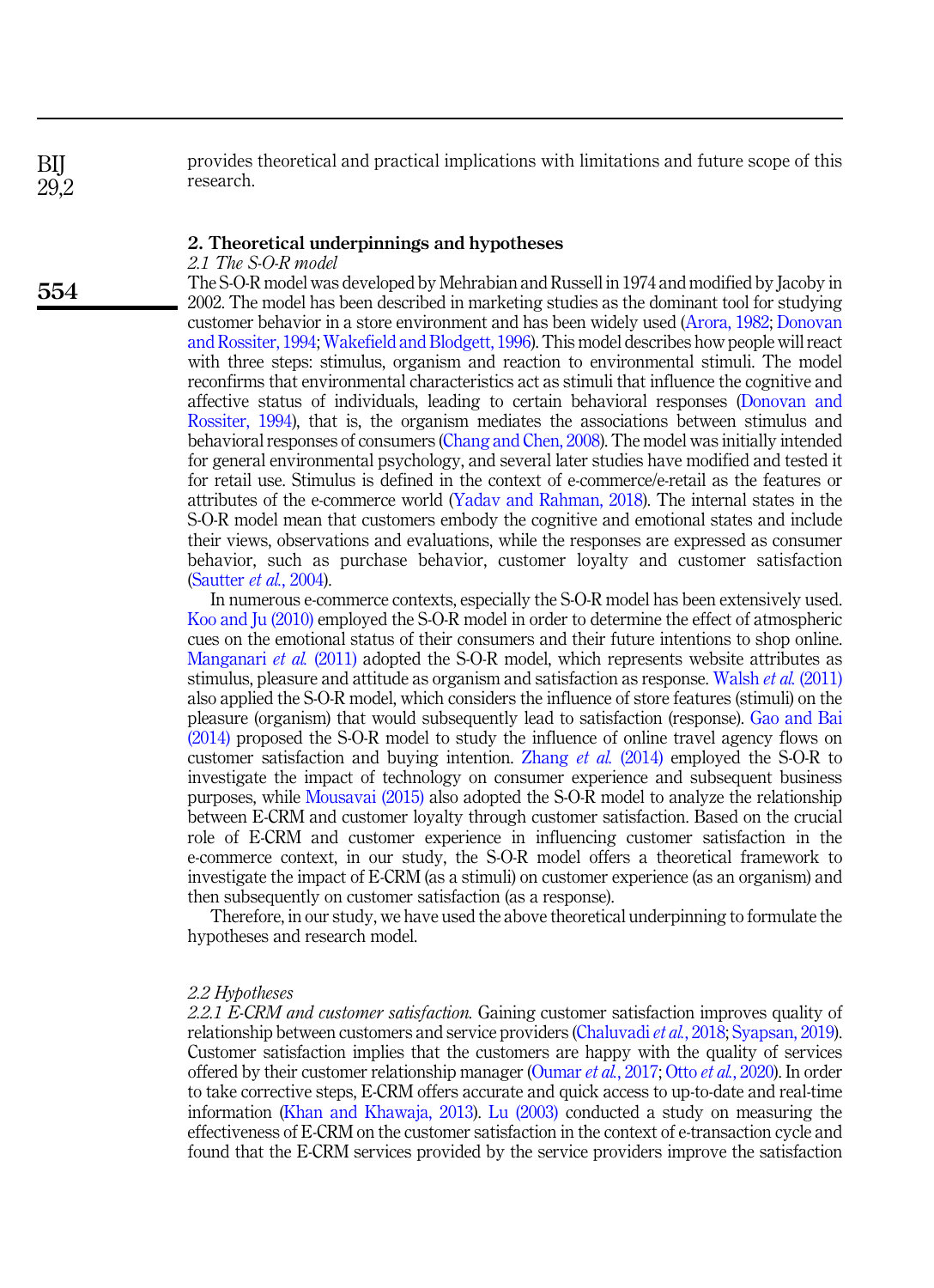level of the customers. The customers feel more comfortable as they are able to transact at their fingertips. Customer satisfaction is generally used as an indicator to measure the achievement of information system and the applications of E-CRM (Kim et al.[, 2003\)](#page-16-12). It makes the relationship stronger which further leads to positive word-of-mouth [\(Szymanski and](#page-18-11) [Henard, 2001](#page-18-11)). Online customer satisfaction is measured not only through the products and services, but also through the interaction between the customers and the system ([Bataineh, 2015](#page-14-11); [Al-Dmour](#page-14-5) *et al.*, 2019). Numerous research studies have been done in the past that revealed that E-CRM has a significant positive relationship with the customer satisfaction. [Abdulfattah \(2012\)](#page-14-2) opined that the proper implementation of E-CRM influences customer satisfaction in the banking industry. [Dhingra and Dhingra \(2013\)](#page-15-7) revealed that the customers are satisfied with their banks because of the convenience and trust feature of E-CRM and service quality. [Khan and Khawaja \(2013\)](#page-15-6) postulated that E-CRM had a significant positive relationship with the customer satisfaction that helped in building customer loyalty. [Bataineh \(2015\)](#page-14-11) stated that E-CRM leads to more satisfied customers with a positive word-of-mouth. In addition, [Ismail and Hussin \(2013\),](#page-15-8) [Kaur \(2016\)](#page-15-3), [Kaur and Kaur](#page-15-0) [\(2016\),](#page-15-0) [Oumar](#page-17-0) et al. (2017), Mang'unyi et al. [\(2018\)](#page-16-4), [Mulyono and Situmorang \(2018\),](#page-16-5) [Al-Dmour](#page-14-5) et al. [\(2019\),](#page-14-5) [Rashwan](#page-17-7) et al. (2019) and [Upadhyaya \(2020\)](#page-18-12) also revealed the positive association of E-CRM with customer satisfaction. Therefore, E-CRM services provided by the organizations have allowed the customers to connect and interact with them, which increases their satisfaction level. Thus, we hypothesize:

<span id="page-5-0"></span>H1. E-CRM has a positive relationship with customer satisfaction.

2.2.2 E-CRM and customer experience. The primary aim of every marketing campaign is to foster business profitability and to create and maintain good and enduring customer relationships ([Kotler and Keller, 2016\)](#page-16-3). It has become important for companies to enable the customers to live all the relationship moments with a company in a superior manner ([Klaus and Maklan, 2013](#page-16-13)). Using E-CRM, businesses or organizations can evaluate their customers' views in 360 degrees, providing them with a good memorable experience that will further improve their satisfaction ([Mulyono and Situmorang, 2018](#page-16-5)). Ding et al. [\(2011\)](#page-15-9) postulated that customer experience has proved to be a crucial factor in achieving viable competitive advantages in online financial services. Customers expect to have interactions with their banks based on time-built experiences that make interactions fast, personalized and efficient (Garg et al.[, 2014](#page-15-1)). Banks that can meet customer expectations and offer innovative ways of interaction will have more competitive advantage over the others. Most customers communicate with their banks using several platforms such as chatbots, virtual assistants, help desk, interactive voice recognition (IVR), email and mobile ([Adlin](#page-14-1) et al., [2019\)](#page-14-1). Customers anticipate their experience across these various platforms to be seamless inadvertent of the platform they choose. Customers are optimistic about banks that have acknowledged and sought to meet their demands [\(Rajaobelina, 2017](#page-17-12)). Therefore, providing such experiences has become of utmost importance for sustainable business performance ([Fernandes and Pinto, 2019\)](#page-15-10). Thus, we hypothesize:

<span id="page-5-1"></span>H2. E-CRM has a positive relationship with customer experience.

2.2.3 Customer experience and customer satisfaction. Consumers usually gather and analyze product information from mass media or friends, and then shape up their own opinions and perception, before making any buying decisions [\(Klaus and Maklan, 2013](#page-16-13)). In other words, pre-acceptance is the main goal, and is therefore irrelevant to levels of customer service. By analogy, first-hand experience, which often varies according to the level of customer experience, affects the perceived performance after purchase ([Raina](#page-17-9) *et al.*, 2019). This problem is relatively negligible for experienced products, since such products are normally used only once and often for a shorter period of time. Research studies in the past have pointed out that

Electronic customer relationship management

555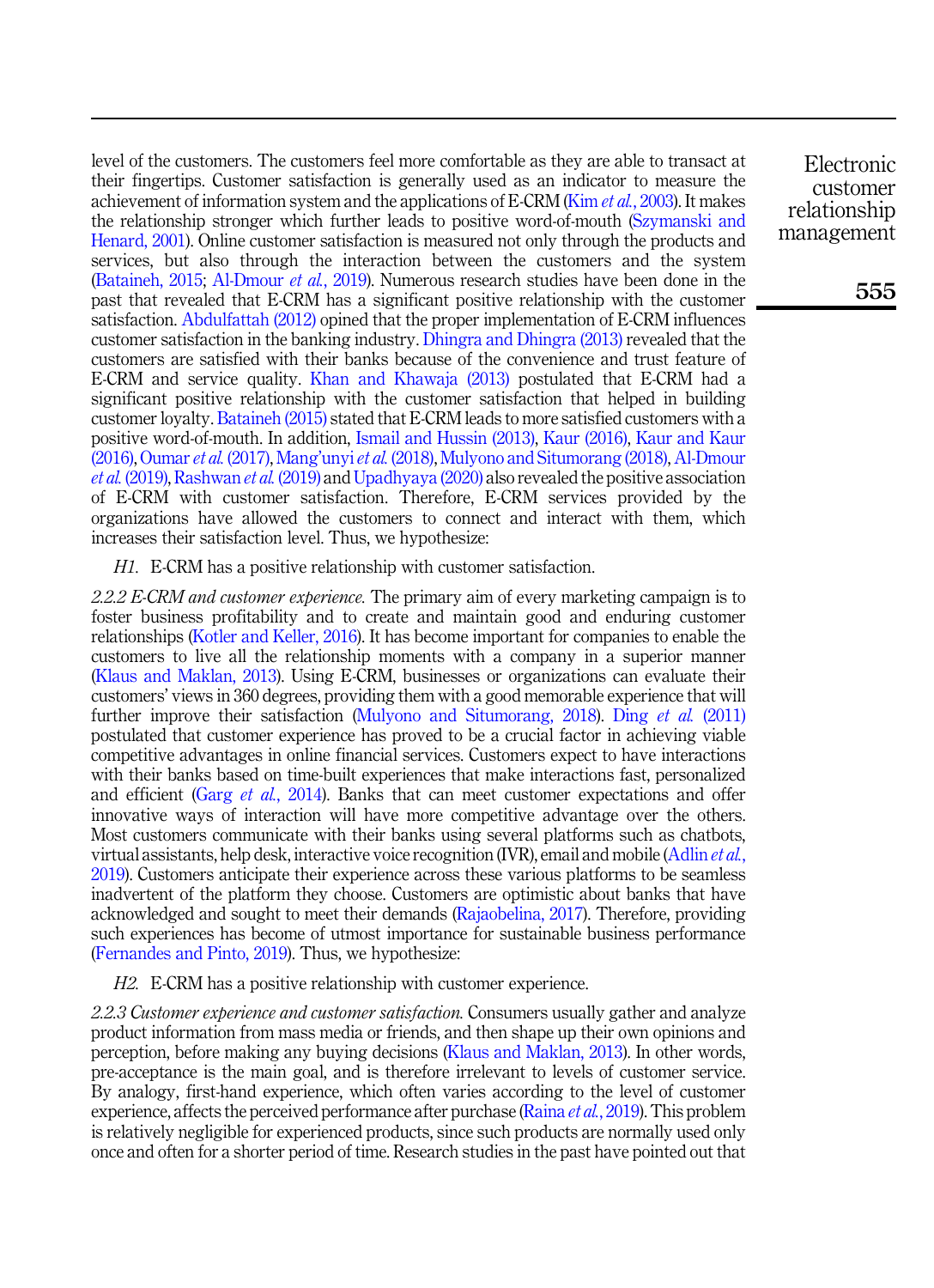a memorable customer experience would make customer delighted and satisfied. [Chandok](#page-14-12) [and Gupta \(2014\)](#page-14-12) conducted a study to examine the association of customer experience with customer satisfaction in the banking industry and found that positive customer experience leads to more enhanced satisfied customers. [Chahal and Dutta \(2014\)](#page-14-13) also postulated that a good memorable customer experiences improve satisfaction of the customers. [Sharma](#page-17-13) et al. [\(2016\)](#page-17-13) opined that happier the customer is with the service or experience, the more he/she would be satisfied. [Cajestan \(2018\)](#page-14-7) explored the customers' perceptions toward digital banking and found that the positive customer experience improves customer satisfaction and loyalty, which, in turn, would enhance financial performance of the banks. In addition, [Kamath](#page-15-11) et al. (2019), [Mulyono and Situmorang \(2018\),](#page-16-5) [Nobar and Rostamzadeh \(2018\)](#page-16-14), [Raina](#page-17-9) et al. [\(2019\),](#page-17-9) [Syahputra and Muwatiningsih \(2019\)](#page-18-5) and [Saini and Singh \(2020\)](#page-17-14) also stated the positive association of customer experience with customer satisfaction. Thus, we hypothesize:

<span id="page-6-0"></span>H3. Customer experience has a positive relationship with customer satisfaction.

2.2.4 E-CRM, customer experience and customer satisfaction. For developing the link between E-CRM, customer experience and customer satisfaction, the S-O-R model of [Mehrabian and](#page-16-15) [Russell \(1974\)](#page-16-15), reformed by [Jacoby \(2002\)](#page-15-12) in marketing context, had been used. According to S-O-R model, environmental characteristics (i.e. E-CRM) act as stimuli that influence the cognitive and affective status of individuals (i.e. customer experience), resulting in certain behavioral responses (i.e. customer satisfaction). Proper implementation of E-CRM provides 360 degree view of the customers which helps the businesses or organizations to offer best possible services in a more convenient manner in order to establish long-term mutual relationship with their customers (Adlin *et al.*[, 2019\)](#page-14-1). As a result, positive or memorable experience prevails ([Mulyono and Situmorang, 2018](#page-16-5)). Customer experience is significant as it enables the customers to live all the relationship moments in a superior manner with the company [\(Verhoef](#page-18-13) et al., 2009). This positive customer experience instills a feeling of fulfillment that results in customer satisfaction [\(Kamath](#page-15-11) et al., 2019). Therefore, E-CRM enhances customer satisfaction via customer experience, which plays the role of mediator. Thus, we hypothesize:

<span id="page-6-1"></span>H4. Customer experience mediates the relationship between E-CRM and customer satisfaction.

Based on the theoretical and conceptual framework, we propose a research model for the study as presented in [Figure 1](#page-7-0).

#### 3. Methodology

#### 3.1 Sample and data collection

The respondents of this study were the customers of the Indian banks. As per the data available on market capitalization (2019) of India ([Money control, 2019a;](#page-16-16) [Money control,](#page-16-17) [2019b\)](#page-16-17), 10 banks were selected, that is, top 5 public and top 5 private sector banks. To ensure the valid participation of the respondents, the data were collected keeping in mind the following criteria:

- (1) Each respondent uses E-CRM services provided by their banks.
- (2) Respondents are the active customer of any of these selected 10 banks, that is, they are required to select their bank from the given list of banks as chosen for this study.
- (3) If in case the respondents are having more than one bank, then they should select the most preferred bank in which they use most of the E-CRM services.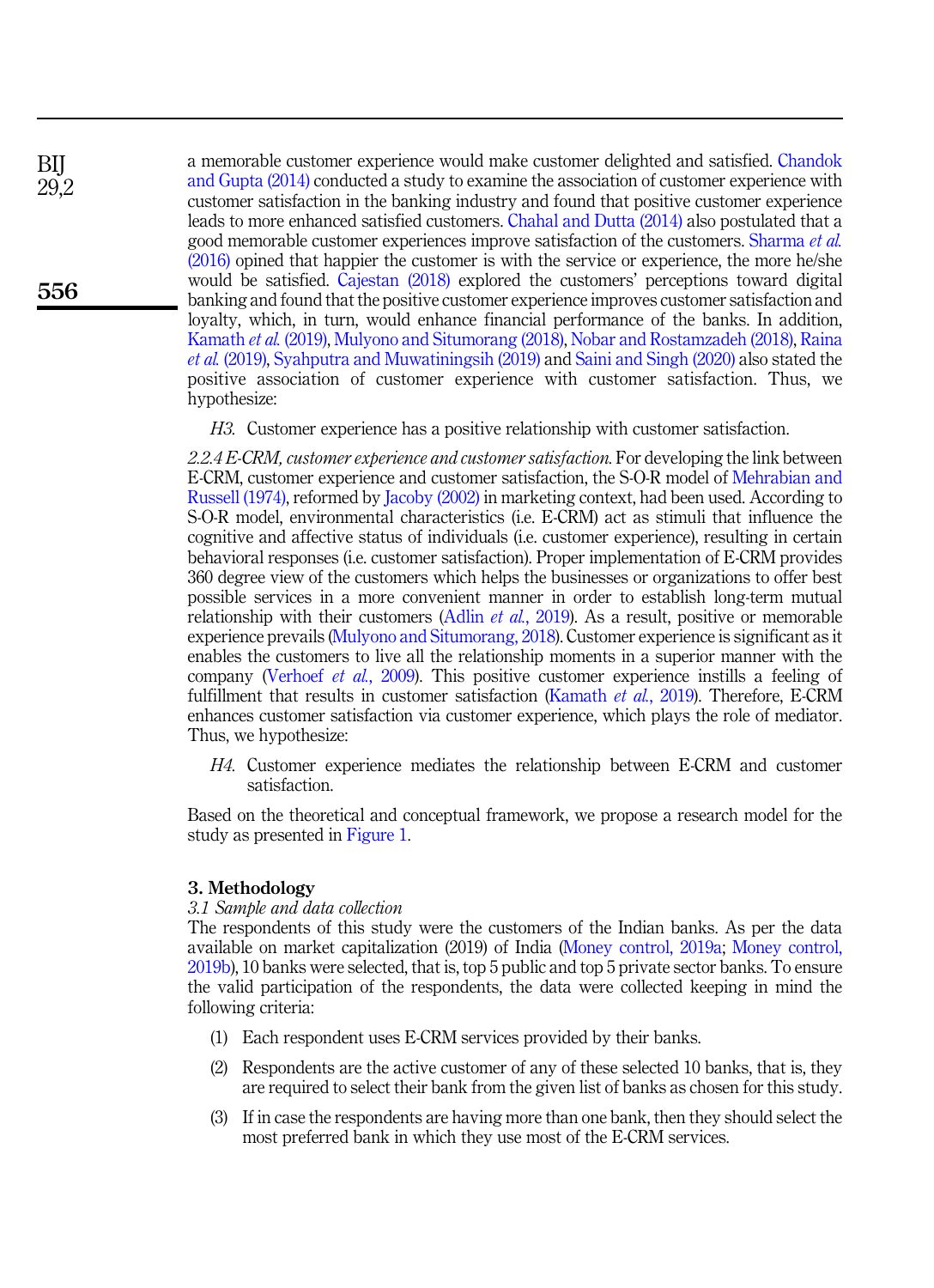<span id="page-7-0"></span>

The S – O –R theory based research model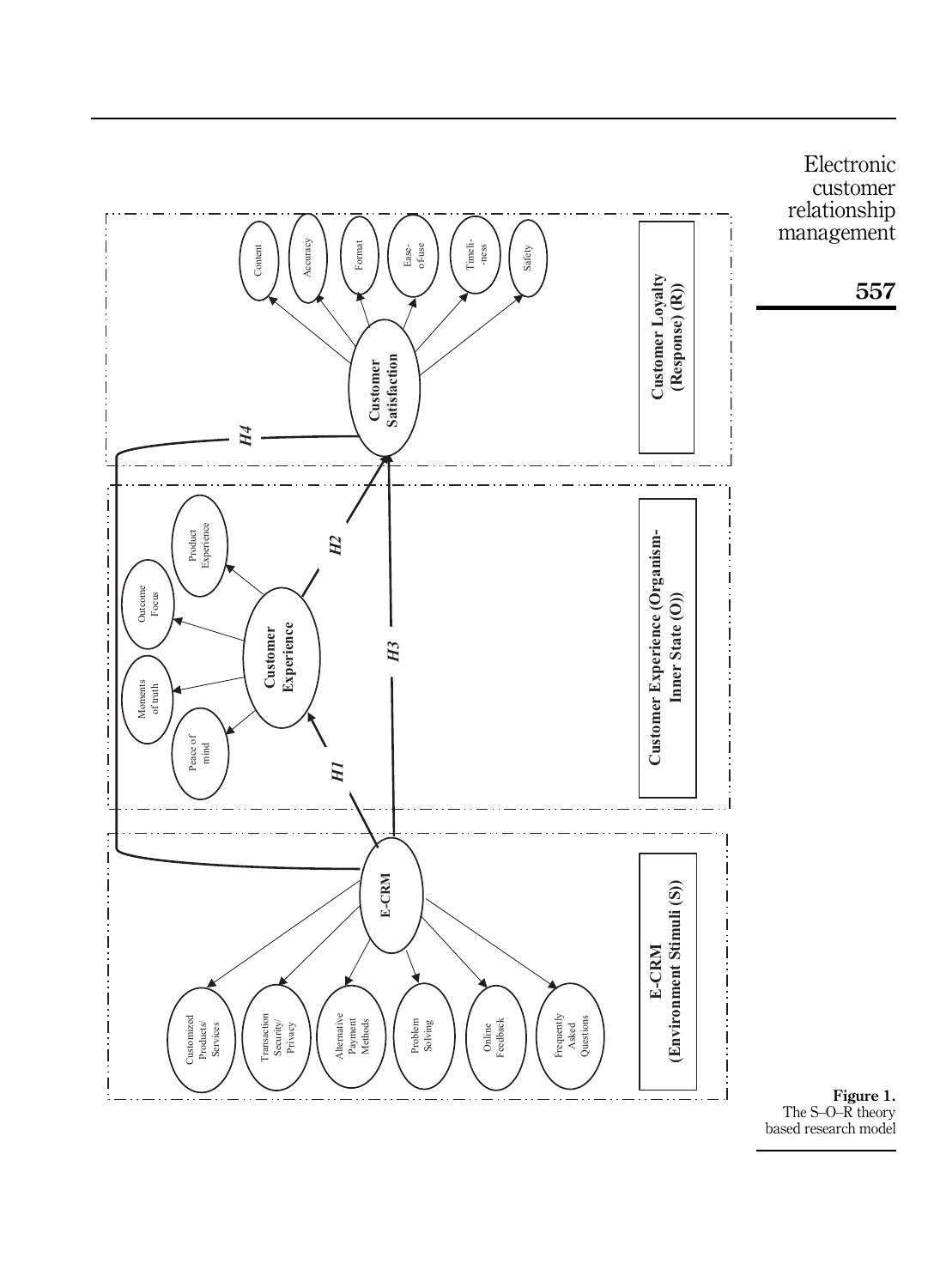The aforesaid criteria were followed strictly to ensure effective participation of the respondents. The data were collected from the customers of these selected 10 banks from Delhi. Delhi has been selected because it has huge number of migrants from all over India and has mixed communities, lifestyle and culture from various demographic profiles. The questionnaire encompasses four sections. First, the screening questions were included so as to meet the criteria as mentioned above to have the valid participation and then the questions related to E-CRM constructs were included. Second and third sections were related to the constructs of customer experience and customer satisfaction respectively, and then finally, fourth section included the questions related to demographic profiles of the respondents. Prior to the collection of full data, pilot testing was done on the data collection instruments by taking a small sample of 50 banks' customers. The instruments were found to be reliable and, therefore, were considered for the main study. We have adopted purposive sampling technique in this study. Only those respondents who were using E-CRM services and also were the customers of the 10 selected banks, that is, the above-mentioned criteria, were approached. We obtained the contact details of relevant people from friends and relatives and then forwarded the questionnaires. A total of 1200 questionnaires were sent to the respondents online using various social media applications such as WhatsApp, Facebook and LinkedIn. Only 915 questionnaires were returned. Out of 915, 24 questionnaires were removed as they did not meet the set criteria and 55 questionnaires were not useable; thus, 836 questionnaires were accepted in the final analysis, yielding a response rate of 70%, which is adequate [\(Baruch and Holtom, 2008\)](#page-14-14). In order to reduce common method bias (CMB), the data for different variables were collected with some time lag to ensure temporal separation ([Podsakoff](#page-17-15) *et al.*, 2003).

#### 3.2 Measures

For measuring the variables, pre-existing scales were employed in the study (see [Table A1](#page-20-0) of [Appendix\)](#page-20-1). The constructs were re-validated to be used for Indian analysis since the scales were established in the different countries. All the statements were measured on a 5-point Likert scale, 1 being "strongly disagree" and 5 being "strongly agree."

E-CRM: We have employed the scale consisting of 19-items from [Abdulfattah \(2012\)](#page-14-2). This scale is comprised of six dimensions: (1) customized products/services, (2) transaction security/privacy, (3) alternative payment methods, (4) problem-solving (5) online feedback and (6) frequently asked questions. Upon pilot testing, the Cronbach's alpha value was found to be 0.982.

Customer experience: The scale consisting of 19-items was adopted from [Klaus and](#page-16-13) [Makhlan \(2013\)](#page-16-13). This scale is comprised of four dimensions: (1) peace of mind, (2) moments of truth, (3) outcome focus and (4) product experience. The Cronbach's alpha value based on the pilot study was found to be 0.985.

Customer satisfaction: We have employed the scale consisting of 18-items from [Chen](#page-14-15) et al.  $(2012)$ . This scale is comprised of six dimensions: (1) content, (2) accuracy, (3) format, (4) easeof-use, (5) timeliness and (6) safety. Upon pilot testing, the Cronbach's alpha value was found to be 0.978.

#### 4. Analysis of data

#### 4.1 Demographic information

The demographic profile of the respondents, who are the customers of the 10 banks in the National Capital Region of Delhi considered in the present research, was presented in [Table 1](#page-9-0). This table analyzes the following demographic variables such as gender, age, occupation, educational qualifications and annual income of the respondents. Delhi is one of the most prosperous regions in India. This section includes some indicators of the demographic profile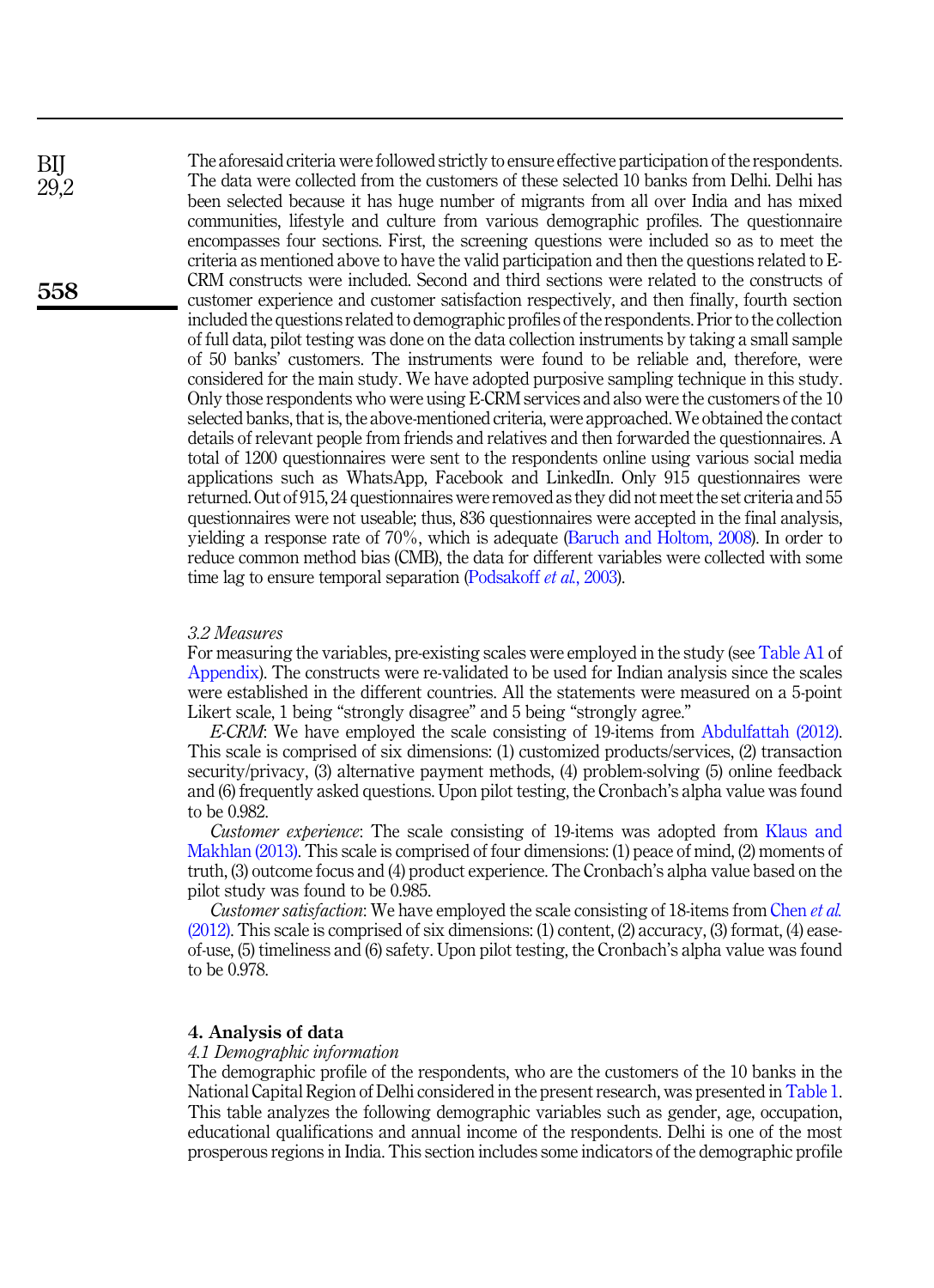<span id="page-9-0"></span>

| Characteristics           | Description                     | Frequency | Percentage $(\% )$ | Electronic<br>customer |
|---------------------------|---------------------------------|-----------|--------------------|------------------------|
| Gender                    | Male                            | 453       | 54.2               | relationship           |
|                           | Female                          | 383       | 45.8               |                        |
| Age                       | Less than 30 years              | 364       | 43.5               | management             |
|                           | $30 - 40$ years                 | 328       | 39.2               |                        |
|                           | $41-50$ years                   | 106       | 12.7               |                        |
|                           | $51-60$ years                   | 24        | 2.9                | 559                    |
|                           | Above 60 years                  | 14        | 1.7                |                        |
| Educational qualification | High school                     | 104       | 12.4               |                        |
|                           | Graduation                      | 356       | 42.6               |                        |
|                           | Postgraduation                  | 255       | 30.5               |                        |
|                           | Doctorate                       | 32        | 3.8                |                        |
|                           | Professional degree             | 89        | 10.7               |                        |
| Occupation                | Student                         | 129       | 15.4               |                        |
|                           | Service                         | 307       | 36.7               |                        |
|                           | Self-employed                   | 353       | 42.3               |                        |
|                           | Homemaker                       | 47        | 5.6                |                        |
| Annual income             | Less than $\text{Rs } 2,50,000$ | 72        | 8.6                |                        |
|                           | Rs 2,50,001-Rs 5,00,000         | 164       | 19.6               |                        |
|                           | Rs 5,00,001 - Rs 7,50,000       | 248       | 29.7               | Table 1.               |
|                           | Rs 7,50,001 to Rs 10,00,000     | 202       | 24.2               | Demographic profile of |
|                           | More than Rs 10,00,000          | 150       | 17.9               | the respondents        |

of the general population of Delhi for a general appreciation, though the target population in our study is the customers of banks practicing E-CRM rather than the general population. The indicators are presented as hereunder. Percentage of males and females in the population was 54 and 46, respectively. Its literacy rate of 86.2% is one of the highest in the country. In all, 97.51% of the population is urban residents. And the working population in the age group of 15–59 constitutes around 65% of the population.

#### 4.2 Descriptive statistics

Table 2 summarizes the descriptive statistics of the data such as mean, standard deviation and correlation matrix along with the square root of average variance extracted (AVE) value. The mean values of the three constructs, that is, E-CRM, customer experience and customer satisfaction, were found to be 3.178, 3.598 and 3.703, respectively, whereas the standard deviation values of the three constructs, that is, E-CRM, customer experience and customer satisfaction, were found to be 0.462, 0.467 and 0.537, respectively, which indicated that the variation in the data was not very high. Also, correlation matrix indicated that all the values of correlation coefficients, that is, between E-CRM and customer experience ( $r = 0.437$ ), E-CRM and customer satisfaction ( $r = 0.432$ ) and customer experience and customer satisfaction  $(r = 0.478)$ , were moderately associated with each other and found to be statistically significant ( $p < 0.05$ ). Therefore, all the three constructs were positively associated with each other.

| Variable                                                                                        | Mean                    | Std. dev                | E-CRM                         | Customer experience            | Customer satisfaction |
|-------------------------------------------------------------------------------------------------|-------------------------|-------------------------|-------------------------------|--------------------------------|-----------------------|
| E-CRM<br>Customer experience<br>Customer satisfaction<br><b>Note(s):</b> $*$ Square root of AVE | 3.178<br>3.598<br>3.703 | 0.462<br>0.467<br>0.537 | $0.710^{#}$<br>0.437<br>0.432 | $0.726^{\texttt{\#}}$<br>0.478 | $0.751^{#}$           |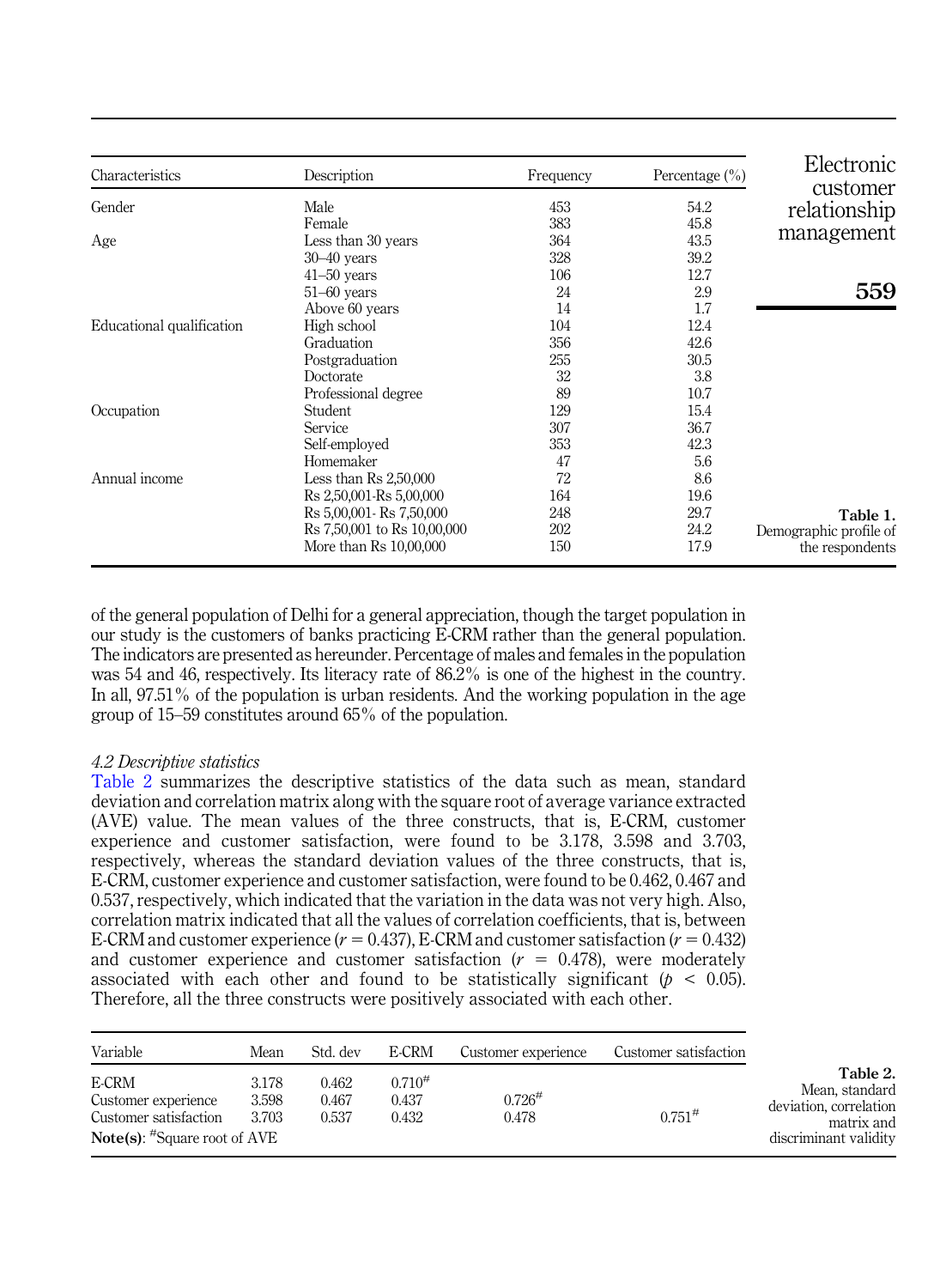#### 4.3 Measurement model

CFA was employed through AMOS (26.0) to assess the fit indices of the pooled measurement model by taking all the constructs together. All the fit indices  $\chi^2/\text{d}$ f: 2.019; NFI: 0.941; TLI: 0.968; CFI: 0.969; RMSEA: 0.035; SRMR: 0.038) were found to be within an acceptance range (Hair et al.[, 2010\)](#page-15-13), which revealed that the data fit the pooled measurement model very well. The fit indices are presented in Table 3. According to [Fornell and Lacker \(1981\),](#page-15-14) to achieve convergent validity, the recommended value of composite reliability (CR) more than 0.70, Cronbach's alpha more than 0.70 and AVE more than 0.50 are accepted. It is clear from [Table 4](#page-11-0) that all the constructs enjoy convergent validity as CR was more than 0.70, Cronbach's alpha was more than 0.70 and AVE was more than 0.50. [Table 1](#page-9-0) also indicates that E-CRM, customer experience and customer satisfaction had a discriminant validity as the squared correlation values between the corresponding constructs (non-diagonal values) were less than the square root of AVE (diagonal values), that is, the constructs were distinct ([Fornell and Lacker, 1981\)](#page-15-14). Thus, [Tables 2 and 4](#page-9-0) showed that both the convergent and discriminant validity had been met; therefore, the three-factor pooled model had construct validities.

#### 4.4 Common method biasness (CMB)

To rule out the presence of CMB, we followed the works of [Spralls](#page-18-14) et al. (2011) and used Harman's single-factor analysis [\(Harman, 1967\)](#page-15-15). In this, a single factor was extracted through principal component matrix without any rotation. The results showed that the factor explains 30.48% of the total variance of the data, which is below the threshold of 50%. Thus, there was paucity of evidence for common method biasness and the data were not contaminated.

#### 4.5 Structural model testing

After the validation of the pooled measurement model, the structural model was evaluated on the basis of maximum likelihood estimation along with the bootstrapping procedure with 2000 bootstrap replicates. The hypothesized model was validated based on the analyses of the fit indices and other parameters. All the fit indices  $\chi^2$ /df: 2.019; NFI: 0.941; TLI: 0.968; CFI: 0.969; RMSEA: 0.035; SRMR: 0.038) were found to be within an acceptance range [\(Hair](#page-15-13) *et al.*, [2010\)](#page-15-13). All these values revealed that the data fit the model well. The fit indices were presented in [Table 5.](#page-11-0) The loading estimates had not changed from the measurement model which indicated that the stability prevails in the parameters between measured items which further supported the validity of the measurement model (Hair *et al.*[, 2010\)](#page-15-13).

[Table 6](#page-11-0) summarized the path details of the structural model after testing the relationship between E-CRM, customer experience and customer satisfaction. The effect of E-CRM on customer experience was found to be significant (beta =  $0.437$ ; p-value < 0.01); therefore, [H1](#page-5-0) was supported. Also, the effect of customer experience on customer satisfaction was found to be significant (beta = 0.358; *p*-value < 0.01); therefore, H<sub>2</sub> was supported. With the help of

|                                              | Index                                                                                                       | Value                                              | Acceptable values for good model fit#                 |
|----------------------------------------------|-------------------------------------------------------------------------------------------------------------|----------------------------------------------------|-------------------------------------------------------|
| Table 3.<br>Measurement model fit<br>indices | CMIN/df<br>NFI<br>TLI<br><b>CFI</b><br><b>RMSEA</b><br><b>SRMR</b><br>Note(s): #Hair <i>et al.</i> $(2010)$ | 2.019<br>0.941<br>0.968<br>0.969<br>0.035<br>0.038 | < 5.00<br>>0.90<br>>0.90<br>>0.90<br>< 0.05<br>< 0.05 |

560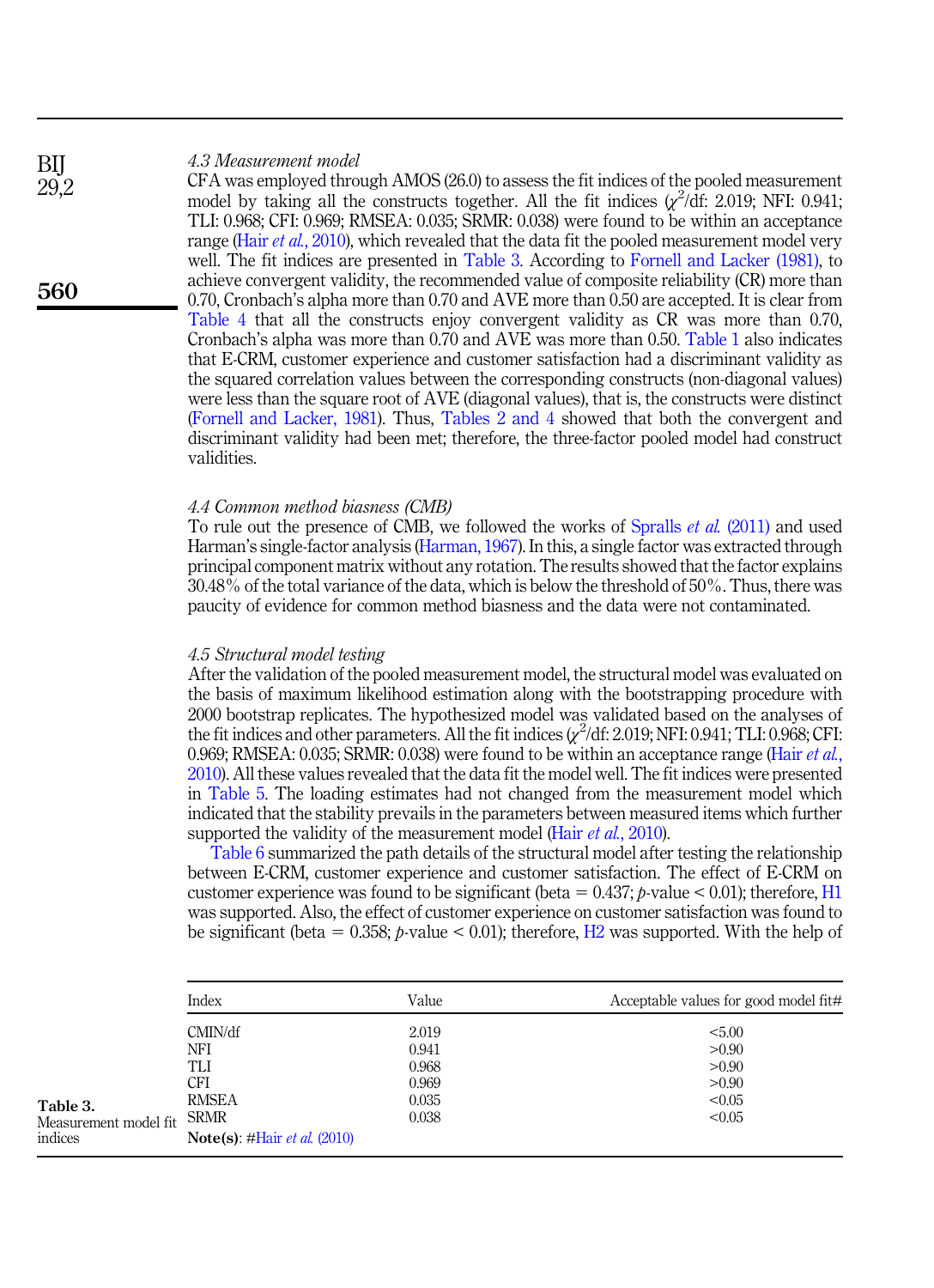<span id="page-11-0"></span>

| Constructs                       | Factor<br>loadings                     | Cronbach's<br>alpha |               | Composite<br>reliability (CR) | Average variance<br>extracted (AVE)         | Electronic<br>customer |
|----------------------------------|----------------------------------------|---------------------|---------------|-------------------------------|---------------------------------------------|------------------------|
| E-CRM                            |                                        | 0.938               |               | 0.859                         | 0.505                                       | relationship           |
| Customized products/<br>services | 0.708                                  |                     |               |                               |                                             | management             |
| Transaction security/<br>privacy | 0.716                                  |                     |               |                               |                                             | 561                    |
| Alternative payment<br>methods   | 0.714                                  |                     |               |                               |                                             |                        |
| Problem solving                  | 0.702                                  |                     |               |                               |                                             |                        |
| Online feedback                  | 0.716                                  |                     |               |                               |                                             |                        |
| FAQs                             | 0.707                                  |                     |               |                               |                                             |                        |
| Customer experience              |                                        | 0.950               |               | 0.816                         | 0.526                                       |                        |
| Peace of mind                    | 0.730                                  |                     |               |                               |                                             |                        |
| Moments of truth                 | 0.725                                  |                     |               |                               |                                             |                        |
| Outcome focus                    | 0.734                                  |                     |               |                               |                                             |                        |
| Product experience               | 0.713                                  |                     |               |                               |                                             |                        |
| Customer satisfaction            |                                        | 0.951               |               | 0.886                         | 0.564                                       |                        |
| Content                          | 0.754                                  |                     |               |                               |                                             |                        |
| Accuracy                         | 0.768                                  |                     |               |                               |                                             |                        |
| Format                           | 0.717                                  |                     |               |                               |                                             |                        |
| Ease of use                      | 0.731                                  |                     |               |                               |                                             | Table 4.               |
| Timeliness                       | 0.793                                  |                     |               |                               |                                             | Results of convergent  |
| Safety                           | 0.742                                  |                     |               |                               |                                             | validity               |
|                                  |                                        |                     |               |                               |                                             |                        |
| Index                            | Value                                  |                     |               |                               | Acceptable values for good model fit#       |                        |
| CMIN/df                          | 2.019                                  |                     |               |                               | < 5.00                                      |                        |
| NFI                              | 0.941                                  |                     |               |                               | >0.90<br>>0.90                              |                        |
| TLI<br>CFI                       | 0.968<br>0.969                         |                     |               |                               | >0.90                                       |                        |
| <b>RMSEA</b>                     | 0.035                                  |                     |               |                               | < 0.05                                      |                        |
| <b>SRMR</b>                      | 0.038                                  |                     |               |                               | < 0.05                                      | Table 5.               |
|                                  |                                        |                     |               |                               |                                             | Structural model fit   |
| Note(s): #Hair et al. (2010)     |                                        |                     |               |                               |                                             | indices                |
|                                  |                                        |                     |               |                               |                                             |                        |
| Paths                            |                                        |                     | Direct effect | Indirect effect               | Remarks                                     |                        |
| E-CRM                            | Customer experience<br>$\rightarrow$   |                     | $0.437**$     |                               | H1 supported                                |                        |
| Customer experience              | Customer satisfaction<br>$\rightarrow$ |                     | $0.358**$     |                               | H <sub>2</sub> supported                    | Table 6.               |
| E-CRM                            | Customer satisfaction<br>$\rightarrow$ |                     | 0.276**       | $0.156**$                     | H <sub>3</sub> and H <sub>4</sub> supported | Path details of        |

Path details of structural model

direct and indirect effect, the mediating role of customer experience was examined on the association between E-CRM and customer satisfaction. The direct effect of E-CRM on customer satisfaction was found to be significant (beta =  $0.276$ ; p-value < 0.01) and also the indirect path through customer experience was also found to be significant (beta  $= 0.156$ ;  $p$ -value  $\leq$  0.01). Both the direct as well as indirect effects were found to be positive and significant as shown in Table 6. Therefore, both [H3](#page-6-0) and [H4](#page-6-1) were supported. Thus, the

Note(s):  $**$  p-value < 0.01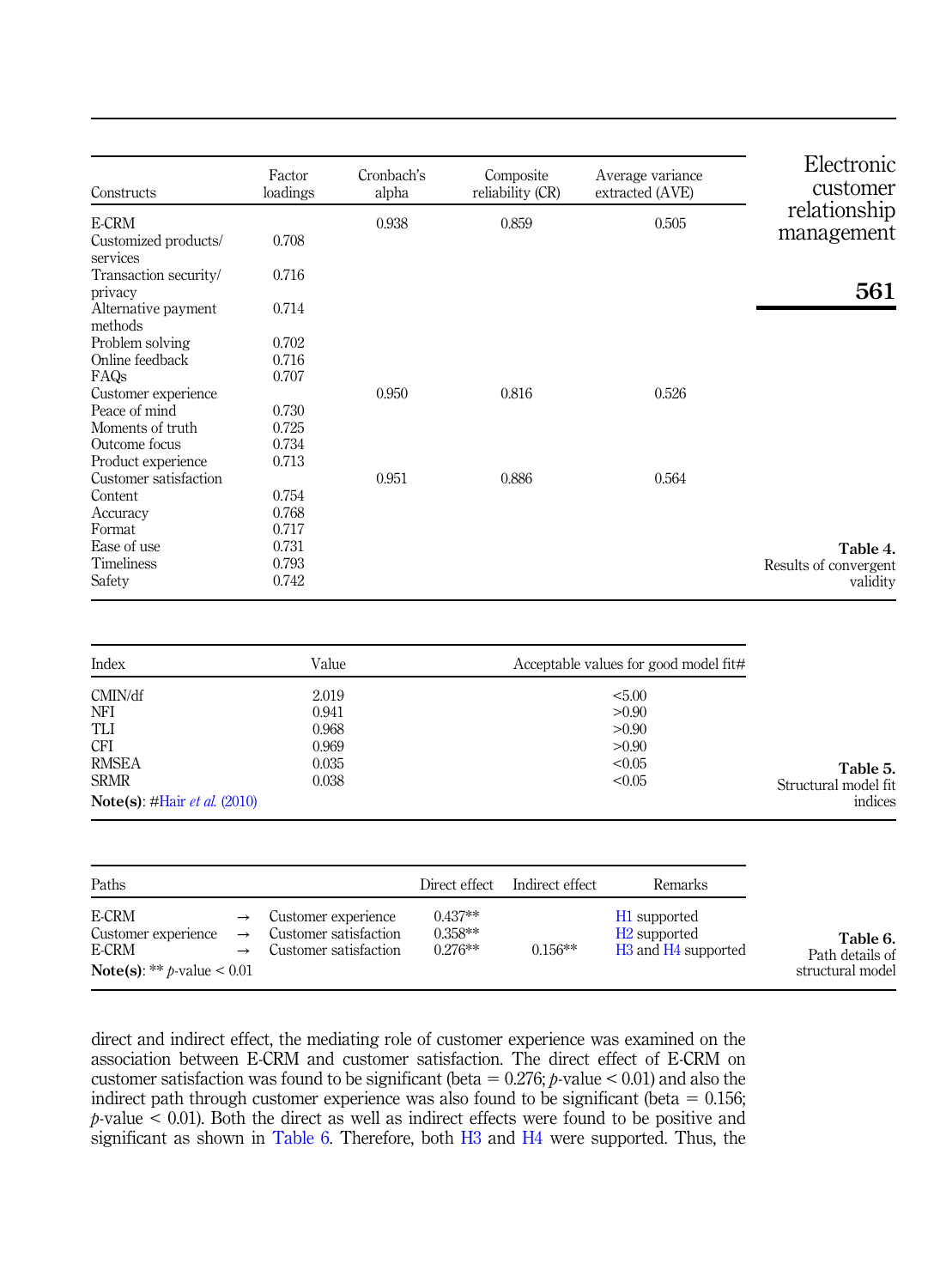findings revealed that the relationship between E-CRM and customer satisfaction was mediated by customer experience. Hence, in our analysis, all the proposed hypotheses were supported. Thus, the proposed research model cannot be rejected, and hence it is accepted.

#### 5. Discussion and implications

This research explored the association between E-CRM, customer experience and customer satisfaction through the mediating role of customer experience in the banking industry, which has not been studied so far  $(Zaim et al., 2020)$  $(Zaim et al., 2020)$ . In this research, the data supported the hypothesized model. The S-O-R model states that environmental stimuli affect the emotional and cognitive status of individuals ([Donovan and Rossiter, 1994\)](#page-15-4). E-CRM aids companies or organizations to evaluate the views of their customers in a 360-degree grid to provide them with a good memorable experience [\(Mulyono and Situmorang, 2018](#page-16-5)). As a result, customers are more likely to build long-term relationships with their service providers [\(Al-Dmour](#page-14-5) *et al.*, [2019\)](#page-14-5). This has led us to conclude that banks should interact frequently and offer the best services to their customers whenever they are confronted with bank-related problems. Such interaction and support lead to a positive customer experience. Applying the same theory of the S-O-R model, customers with positive and memorable experiences would be more satisfied and willing to maintain a lasting relationship with their banks. The finding of this result is in conformance with the previous work ([Cajestan, 2018](#page-14-7); [Kamath](#page-15-11) et al., 2019; [Mulyono and Situmorang, 2018](#page-16-5); [Nobar and Rostamzadeh, 2018](#page-16-14); [Raina](#page-17-9) et al., 2019; [Syahputra](#page-18-5) [and Muwatiningsih, 2019](#page-18-5) and [Saini and Singh, 2020](#page-17-14)). The positive relationship between customer experience and customer satisfaction showed that banks should improve and maintain long-term relationships with customers. Improving their E-CRM activities would give banks a competitive opportunity to improve their customer relationships ([Hendriyani and Raharja, 2018;](#page-15-16) [Kampani and Jhamb, 2020\)](#page-15-17). E-CRM is therefore positively related to customer satisfaction.

#### 5.1 Theoretical implications

Since every marketing campaign is primarily aimed at promoting the profitability of companies and developing and maintaining good customer relationships ([Kotler and Keller,](#page-16-3) [2016\)](#page-16-3), this research explored the influence of E-CRM on customer satisfaction through the mediating role of the customer experience. In addition, the existing literature lacked research on the relationship between E-CRM and consumer satisfaction based on customer experience (Zaim *et al.*[, 2020](#page-18-4)). Numerous studies have also confirmed the relevance of E-CRM in the ebanking industry [\(Abdulfattah, 2012](#page-14-2); [Abu-Shanab and Anagreh, 2015;](#page-14-3) [Kaur and Kaur, 2016](#page-15-0); [Mang](#page-16-4)'unyi et al., 2018; [Al-Dmour](#page-14-5) et al., 2019; [Chuang](#page-14-16) et al., 2012; [Dhingra and Dhingra, 2013](#page-15-7); [Hendriyani and Raharja, 2018](#page-15-16); [Paul and Muthumani, 2018](#page-17-16); [Rashwan](#page-17-7) et al., 2019; [Sharma](#page-17-10) et al., [2020;](#page-17-10) [Shastri](#page-17-8)et al., 2020). Also, there were limited studies that assessed the efficacy of E-CRM in the Indian banking industry ([Kaur, 2016](#page-15-3); [Sharma](#page-17-10) et al., 2020; [Shastri](#page-17-8) et al., 2020). Therefore, this research substantially contributed to the existing literature by conceptualizing and empirically examining the feasibility of E-CRM in the banking industry and its association with the customer experience and customer satisfaction by bridging the research gaps mentioned above.

The study introduced the S-O-R model as a theoretical support to investigate the relationship between E-CRM and customer satisfaction through the mediating role of customer experience. The S-O-R model confirms that the emotional and cognitive state of customers (here customer experience) is stimulated by certain environmental characteristics or stimuli (here E-CRM) that exhibit some behavioral responses (here customer satisfaction). Although previous work had augmented the recognition of the influence of the

562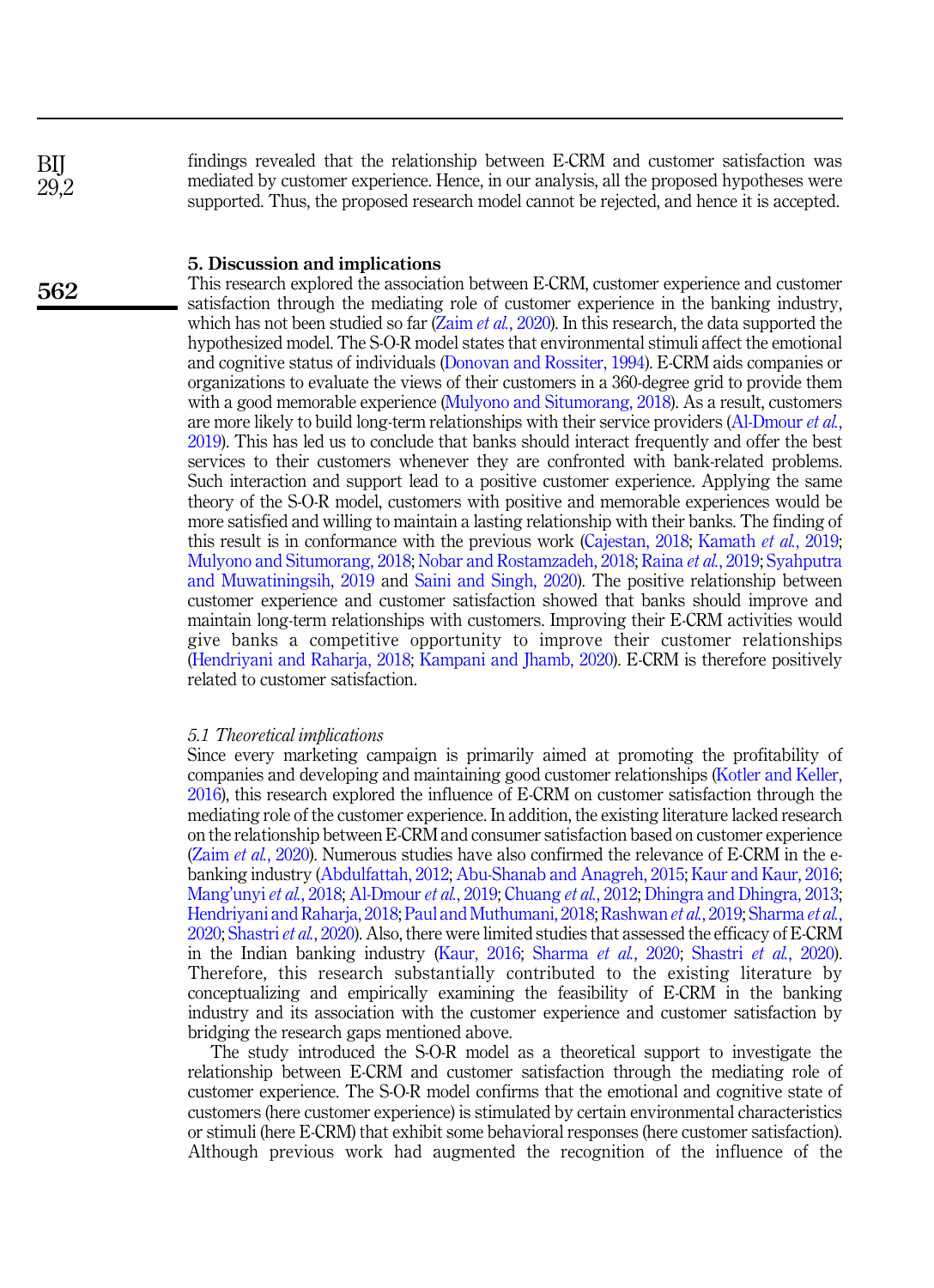human–computer interface effect on consumer behavior, E-CRM has not been extensively studied ([Mousavai, 2015\)](#page-16-7). Establishing an association between E-CRM, customer experience and customer satisfaction does contribute to the existing literature (Zaim et al.[, 2020](#page-18-4)).

## customer relationship management

Electronic

#### 5.2 Practical implications

From a practical perspective, the present study provides implications for the banking industry operationalized in emerging nations. To gain individual attention of the customers, the banks should build long-lasting durable relationships with them [\(Elbedweihy](#page-15-18) et al., 2016). Proper investment in relationship and satisfactory factors significantly contribute to experience and satisfaction [\(Mulyono and Situmorang, 2018\)](#page-16-5). Customers expect to have interactions with their banks based on time-built experiences that make interactions fast, personalized and efficient (Garg et al.[, 2014](#page-15-1)). Therefore, this study has demonstrated customer experience which has a huge influence on E-CRM and customer satisfaction.

The banks should take into consideration all the dimensions of E-CRM to enhance customer experience and satisfaction. The growing relevance of E-CRM in the banking industry originates not only from its instantaneous benefits gained by lowering banks' operating costs, but also because it is important and directly related to the quality of the service rendered and the satisfaction of customers. The bank managers should develop ICTs and focus on improving retail banking policies so as to provide more positive experiences to their customers by carefully focusing on the cost–benefit analysis. When the banks implements new attractive services, they can persuade the customers to generate positive word-of-mouth to their friends/family, which can help the banks to achieve the competitive advantage over a period of time and ultimately gaining the market reputation ([Manohar](#page-16-18) et al., 2019).

The banks should provide more electronic touch points so as to have a smooth and efficient interaction with their customers. This study will be beneficial for banks that are already providing e-banking services and banks that are intending to provide such electronic services. E-CRM implementation is perceived as an expensive tool and requires a lot of work-process planning, refitting and, at times, reorganization. Thus, it is clear that the banking industry can gain significantly by linking E-CRM with the customer experience and customer satisfaction.

In other words, it is pertinent not only to build short-term customer relationships and customer values but also to use E-CRM to enhance long-lasting mutual relationships with the customers and to the success of the banking industry. This study is valued in particular as it demonstrates the association between E-CRM implementation and customer experience and satisfaction which will enable the current banks as well as other banks and financial institutions to provide insight and inference.

#### 6. Limitations and direction for future research

This empirical study makes a significant contribution toward the relationship between E-CRM, customer experience and satisfaction; still, there are some limitations. *Firstly*, this research paper focuses on the customer-centric study and does not take into consideration the bank's employee's point of view. The model can be extended to include impact of E-CRM from banks' perspectives also. Secondly, the sample being small in size lacks in generalizability. The samples can be expanded by including respondents from different parts. Thirdly, the study focuses on the respondents from Delhi which can be extended to different parts of the states. *Fourthly*, few variables have been identified to measure E-CRM; other variables can also be included to measure E-CRM to understand its impact on customer satisfaction. Fifthly, the study can also include a comparison between public and private sector banks in terms of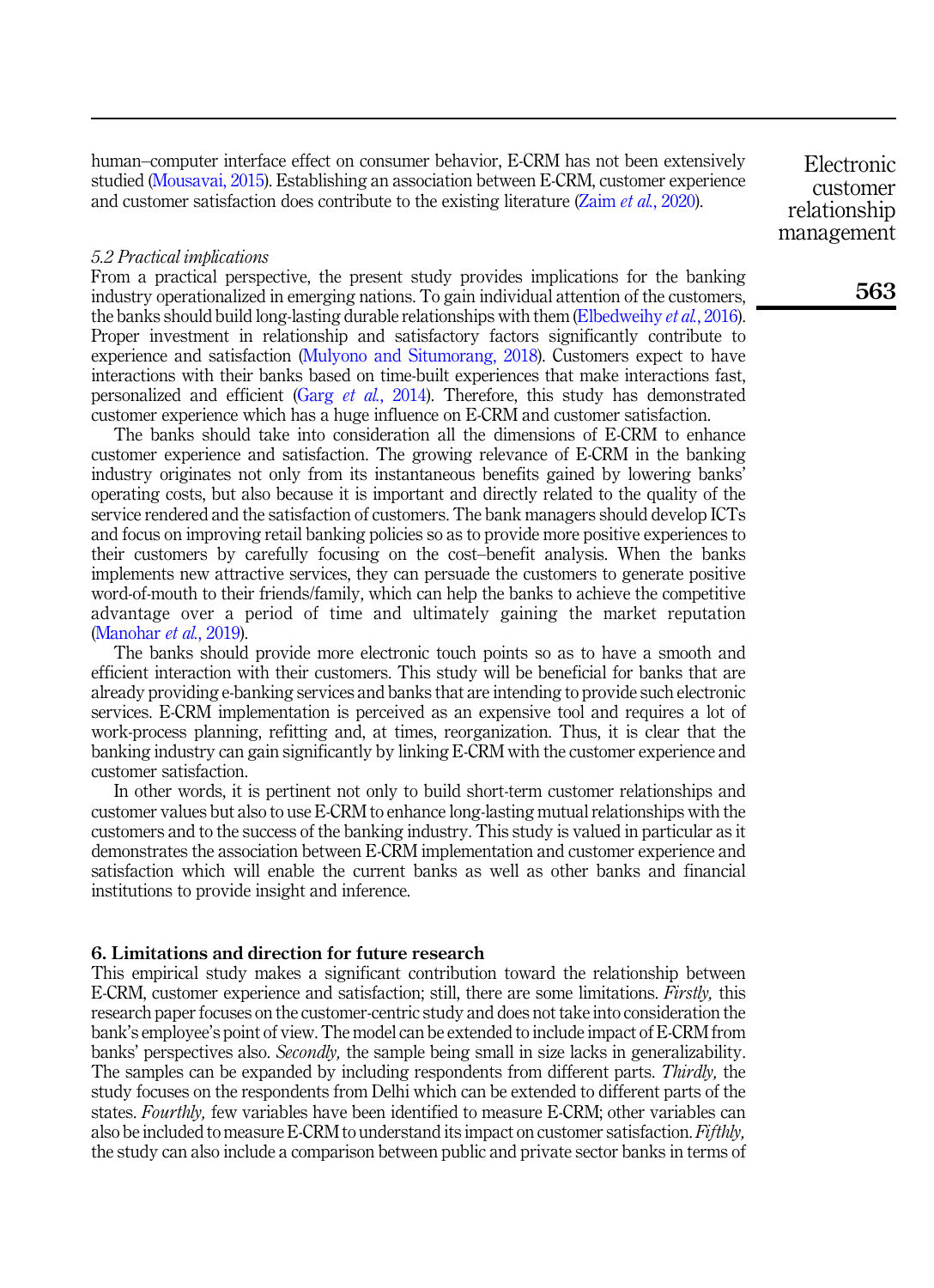E-CRM and customer satisfaction. *Lastly*, to determine the causality between variables, longitudinal data are a prerequisite. But, since we have used only cross-sectional data, we cannot infer about the causality of the variables in the current analysis.

#### References

- <span id="page-14-2"></span>Abdulfattah, F.H. (2012), The Effect of Electronic Customer Relationship on Customer Satisfaction a Study on Web Banking in Saudi Arabia, Ph.D Thesis, available at: [eprints.hud.ac.uk/18098/](http://eprints.hud.ac.uk/18098/).
- <span id="page-14-3"></span>Abu-Shanab, E. and Anagreh, L. (2015), "Impact of electronic customer relationship management in banking sector", International Journal of Electronic Customer Relationship Management, Vol. 9 No. 4, pp. 254-270.
- <span id="page-14-1"></span>Adlin, F.N., Ferdiana, R. and Fauziati, S. (2019), "Current trend and literature on electronic CRM adoption review", Journal of Physics: Conference Series, Vol. 1201 No. 1, pp. 12-58.
- <span id="page-14-4"></span>Al-Abdullat, B. and Dababneh, A. (2018), "The mediating effect of job satisfaction on the relationship between organizational culture and knowledge management in Jordanian banking sector", Benchmarking: An International Journal, Vol. 25 No. 2, pp. 517-544, doi: [10.1108/BIJ-06-2016-0081](https://doi.org/10.1108/BIJ-06-2016-0081).
- <span id="page-14-5"></span>Al-Dmour, H.H., Algharabat, R.S., Khawaja, R. and Al-Dmour, R.H. (2019), "Investigating the impact of ECRM success factors on business performance: Jordanian commercial banks", Asia Pacific Journal of Marketing and Logistics, Vol. 31 No. 1, pp. 105-127.
- <span id="page-14-8"></span>Arora, R. (1982), "Validation of an SOR model for situation, enduring, and response components of involvement", Journal of Marketing Research, Vol. 19 No. 4, pp. 505-516.
- <span id="page-14-14"></span>Baruch, Y. and Holtom, B.C. (2008), "Survey response rate levels and trends in organisational research", Human Relations, Vol. 61 No. 8, pp. 1139-1160.
- <span id="page-14-11"></span>Bataineh, A.Q. (2015), "The effect of E-CRM practices on E-wom on banks' SNSs: the mediating role of customer satisfaction", International Business Research, Vol. 8 No. 5, pp. 230-243.
- <span id="page-14-7"></span>Cajestan, M. (2018), "Digital banking, customer experience and bank financial performance: UK customers' perceptions", International Journal of Bank Marketing, Vol. 36 No. 2, pp. 23-255.
- <span id="page-14-13"></span>Chahal, H. and Dutta, K. (2014), "Measurement and impact of customer experience in banking sector", Decision, Vol. 42, doi: [10.1007/s40622-014-0069-6](https://doi.org/10.1007/s40622-014-0069-6).
- <span id="page-14-10"></span>Chaluvadi, S., Raut, R. and Gardas, B.B. (2018), "Measuring the performance efficiency of banks in a developing economy: the case study of Indian public sector vs private sector", *Benchmarking*: An International Journal, Vol. 25 No. 2, pp. 575-606, doi: [10.1108/BIJ-10-2016-0157](https://doi.org/10.1108/BIJ-10-2016-0157).
- <span id="page-14-12"></span>Chandok, M. and Gupta, N.L. (2014), "Examining the attributes of customer experience and assessing the impact of customer experience on customer satisfaction: an empirical study of banking industry", International Journal of Services Sciences, Vol. 5 No. 2, pp. 154-167.
- <span id="page-14-9"></span>Chang, H.H. and Chen, S.W. (2008), "The impact of online store environment cues on purchase intention trust and perceived risk as a mediator", Online Information Review, Vol. 32 No. 6, pp. 818-841.
- <span id="page-14-15"></span>Chen, R., Hsiao, J. and Hwang, H. (2012), "Measuring customer satisfaction of internet banking in Taiwan: scale development and validation", Total Quality Management and Business Excellence, Vol. 23 No. 7, pp. 749-767.
- <span id="page-14-16"></span>Chuang, L., Huang, C., Liu, C. and Tseng, H. (2012), "A study of the impact of the E-CRM perspective on customer satisfaction and customer loyalty-exemplified by bank Sinopac", *Journal of* Economic and Behavior Studies, Vol. 4 No. 8, pp. 467-476.
- <span id="page-14-0"></span>Data Reportal (2020), Digital 2020: Global Digital Overview, Global Digital Insights, 30 January, available at: [https://datareportal.com/reports/digital-2020-global-digital-overview.](https://datareportal.com/reports/digital-2020-global-digital-overview)
- <span id="page-14-6"></span>Dhamija, P., Gupta, S. and Bag, S. (2019), "Measuring of job satisfaction: the use of quality of work life factors", Benchmarking: An International Journal, Vol. 26 No. 3, pp. 871-892, doi: [10.1108/BIJ-06-](https://doi.org/10.1108/BIJ-06-2018-0155) [2018-0155.](https://doi.org/10.1108/BIJ-06-2018-0155)

BIJ  $29.2$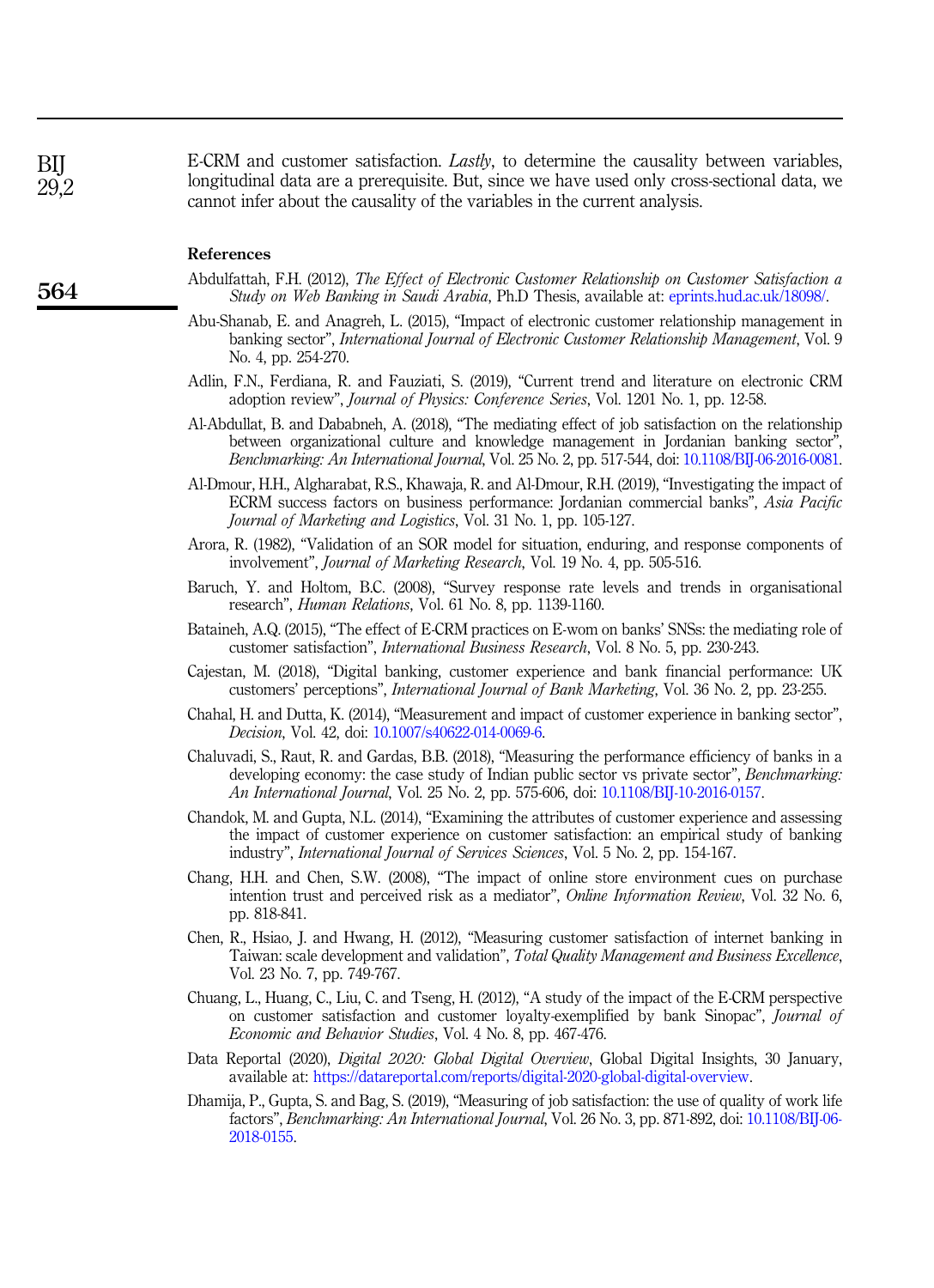- <span id="page-15-7"></span>Dhingra, M. and Dhingra, V. (2013), "Determinants of electronic customer relationship management (E-CRM) for customer satisfaction in banking sector in India", African Journal of Business Management, Vol. 7 No. 2, pp. 762-768.
- <span id="page-15-9"></span>Ding, D.X., Huang, Y. and Verma, R. (2011), "Customer experience in online financial service: a study of behavioural intentions for techno ready market segments", Journal of Service Management, Vol. 22 No. 3, pp. 344-366, doi: [10.1108/09564231111136863.](https://doi.org/10.1108/09564231111136863)
- <span id="page-15-4"></span>Donovan, R.J. and Rossiter, J.R. (1994), "Store atmosphere and purchasing behavior", *Journal of* Retailing, Vol. 70 No. 3, pp. 283-294.
- <span id="page-15-18"></span>Elbedweihy, A.M., Jayawardhena, C., Elsharnouby, M.H. and Elsharnouby, T.H. (2016), "Customer relationship building: the role of brand attractiveness and consumer-brand identification", Journal of Business Research, Vol. 69 No. 8, pp. 2901-2910, doi: [10.1016/j.jbusres.2015.12.059.](https://doi.org/10.1016/j.jbusres.2015.12.059)
- <span id="page-15-2"></span>Farh, J.I., Zhong, C.B. and Organ, D.W. (2004), "Organizational citizenship behavior in the people's Republic of China", Organization Science, Vol. 15 No. 2, pp. 241-253.
- <span id="page-15-10"></span>Fernandes, T. and Pinto, T. (2019), "Relationship quality determinants and outcomes in retail banking services: the role of customer experience", Journal of Retailing and Consumer Services, Vol. 50, pp. 30-41, doi: [10.1016/j.jretconser.2019.01.018.](https://doi.org/10.1016/j.jretconser.2019.01.018)
- <span id="page-15-14"></span>Fornell, C. and Larcker, D. (1981), "Evaluating structural equation models with unobservable variables and measurement error", Journal of Marketing Research, Vol. 18, pp. 39-50.
- <span id="page-15-5"></span>Gao, L. and Bai, X. (2014), "Online consumer behavior and its relationship to website atmospheric induced flow: insights into online travel agencies in China", Journal of Retailing and Consumer Services, Vol. 21 No. 4, pp. 653-665.
- <span id="page-15-1"></span>Garg, R., Rahman, Z. and Qureshi, M.N. (2014), "Measuring customer experience in banks: scale development and validation", Journal of Modelling in Management, Vol. 9 No. 1, pp. 87-117, doi: [10.1108/JM2-07-2012-0023.](https://doi.org/10.1108/JM2-07-2012-0023)
- <span id="page-15-13"></span>Hair, J.F. Jr, Black, W.C., Babin, B.J. and Anderson, R.E. (2010), *Multivariate Data Analysis: A Global* Perspective, Pearson Prentice Hall, New Jersey.
- <span id="page-15-15"></span>Harman, H. (1967), Modern Factor Analysis, University of Chicago, Chicago.
- <span id="page-15-16"></span>Hendriyani, C. and Raharja, S.J. (2018), "Analysis building customer engagement through E-CRM in the era of digital banking in Indonesia", *International Journal of Economic Policy in Emerging* Economics, Vol. 11 No. 5, pp. 479-486.
- <span id="page-15-8"></span>Ismail, N.A. and Hussin, H. (2013), "E-CRM features in the context of airlines e-ticket purchasing: a conceptual framework", Information and Communication Technology for the Muslim World (ICT4M), 5th International Conference on, IEEE.
- <span id="page-15-12"></span>Jacoby, J. (2002), "Stimulus-organism-response reconsidered: an evolutionary step in modeling (consumer) behavior", Journal of Consumer Psychology, Vol. 12, pp. 51-57, doi: [10.1207/](https://doi.org/10.1207/S15327663JCP1201_05) [S15327663JCP1201\\_05.](https://doi.org/10.1207/S15327663JCP1201_05)
- <span id="page-15-11"></span>Kamath, P., Pai, Y. and Prabhu, N. (2019), "Building customer loyalty in retail banking: a serialmediation approach", International Journal of Bank Marketing, Vol. 38 No. 2, pp. 456-484, doi: [10.1108/IIJM-01-2019-0034.](https://doi.org/10.1108/IIJM-01-2019-0034)
- <span id="page-15-17"></span>Kampani, N. and Jhamb, D. (2020), "Analyzing the role of e-crm in managing customer relations: a critical review of the literature", Journal of Critical Review, Vol. 7 No. 4, pp. 221-226.
- <span id="page-15-0"></span>Kaur, J. and Kaur, B. (2016), "The influence of e-CRM competitive advantage on e-CRM performance in the Indian banking industry", Strategic Change, Vol. 25 No. 5, pp. 537-550.
- <span id="page-15-3"></span>Kaur, B. (2016), Electronic Customer Relationship Management (E-CRM) in the Banking Industry in India, Doctoral thesis, Guru Nanak Dev University, available at: [http://shodhganga.infibnet.ac.](http://shodhganga.infibnet.ac.in/handle.net/10603/169250) [in/handle.net/10603/169250](http://shodhganga.infibnet.ac.in/handle.net/10603/169250).
- <span id="page-15-6"></span>Khan, M.B. and Khawaja, K.F. (2013), "The relationship of E-CRM, customer satisfaction and customer loyalty: the moderating role of anxiety", *Middle-East Journal of Scientific Research*, Vol. 16 No. 4, pp. 531-535.

Electronic customer relationship management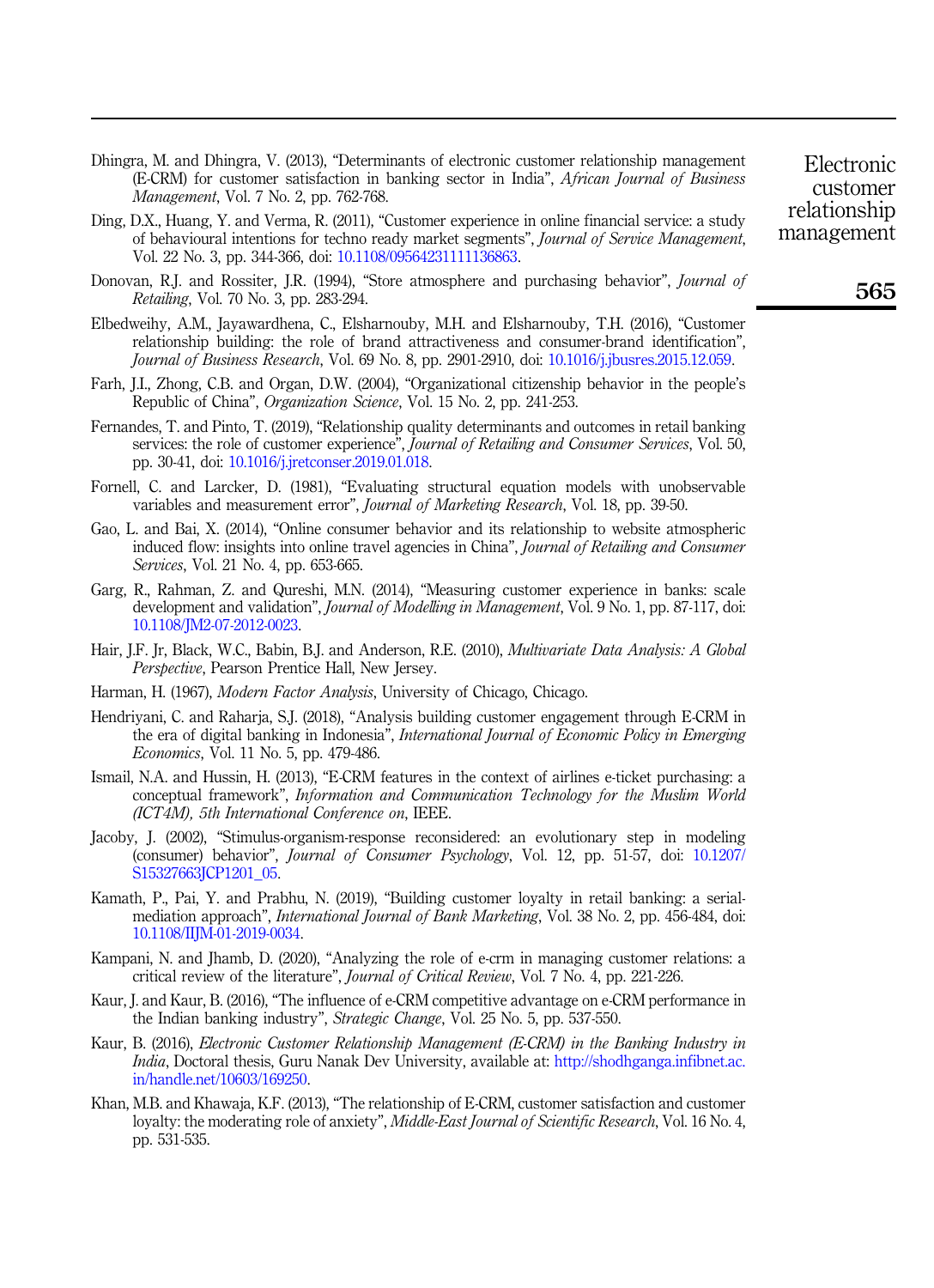<span id="page-16-6"></span>

| Khan, R.U., Salamzadeh, Y., Igbal, Q. and Yang, S. (2020), "The impact of customer relationship |  |
|-------------------------------------------------------------------------------------------------|--|
| management and customer reputation on customer lovalty: the mediating role of customer          |  |
| satisfaction", <i>Journal of Relationship Marketing</i> , doi: 10.1080/15332667.2020.1840904.   |  |

- <span id="page-16-12"></span>Kim, J., Suh, E. and Hwang, H. (2003), "A model for evaluating the effectiveness of CRM using the balanced scorecard", Journal of Interactive Marketing, Vol. 17, pp. 5-19, doi: [10.1002/dir.10051](https://doi.org/10.1002/dir.10051).
- <span id="page-16-13"></span>Klaus, P. and Maklan, S. (2013), "Towards a better measure of customer experience", International Journal of Market Research, Vol. 55 No. 2, pp. 227-246.
- <span id="page-16-8"></span>Koo, D.M. and Ju, S.H. (2010), "The interactional effects of atmospherics and perceptual curiosity on emotions and online shopping intention", *Computers in Human Behavior*, Vol. 26 No. 3, pp. 377-388.
- <span id="page-16-3"></span>Kotler, P. and Keller, K.L. (2016), Marketing Management, 15th ed., Pearson, Noida.
- <span id="page-16-11"></span>Lu, J. (2003), "A model for evaluating e-commerce based on cost/benefit and customer satisfaction", Information Systems Frontiers, Vol. 5 No. 3, pp. 265-277.
- <span id="page-16-4"></span>Mang'unyi, E.E., Khabala, O.T. and Govender, K.K. (2018), "Bank customer loyalty and satisfaction. The influence of virtual e-CRM", African Journal of Economic and Management Studies, Vol. 9 No. 2, pp. 250-265.
- <span id="page-16-9"></span>Manganari, E., Siomkos, G.J., Rigopoulou, I. and Vrechopoulos, A., P. (2011), "Virtual store layouts effects on consumer behavior: applying an environmental psychology approach in the online travel industry", *Internet Research*, Vol. 21 No. 3, pp. 326-346, doi: [10.1108/10662241111139336](https://doi.org/10.1108/10662241111139336).
- <span id="page-16-18"></span>Manohar, S., Mittal, A. and Marwah, S. (2019), "Service innovation, corporate reputation and word-ofmouth in the banking sector: a test on multigroup-moderated mediation effect", *Benchmarking*: An International Journal, Vol. 27 No. 1, pp. 406-429, doi: [10.1108/BIJ-05-2019-0217](https://doi.org/10.1108/BIJ-05-2019-0217).
- <span id="page-16-0"></span>Mathew, S., Jose, A.G.R. and Chacko, D.P. (2020), "Examining the relationship between e-service recovery quality and e-service recovery satisfaction moderated by perceived justice in the banking context", Benchmarking: An International Journal, Vol. 27 No. 6, pp. 1951-1980, doi: [10.](https://doi.org/10.1108/BIJ-07-2019-0323) [1108/BIJ-07-2019-0323.](https://doi.org/10.1108/BIJ-07-2019-0323)
- <span id="page-16-15"></span>Mehrabian, A. and Russell, J.A. (1974), An Approach to Environmental Psychology, MIT Press, Cambridge, MA.
- <span id="page-16-1"></span>Milan, G.S., Slongo, L.A., Eberle, L., De Toni, D. and Bebber, S. (2018), "Determinants of customer loyalty: a study with customers of a Brazilian bank", Benchmarking: An International Journal, Vol. 25 No. 9, pp. 3935-3950, doi: [10.1108/BIJ-08-2017-0231.](https://doi.org/10.1108/BIJ-08-2017-0231)
- <span id="page-16-16"></span>Money control (2019a), "Top banks—public sector companies in India (BSE)", 6 August, available at: [https://www.moneycontrol.com/stocks/marketinfo/marketcap/bse/banks-public-sector.html.](https://www.moneycontrol.com/stocks/marketinfo/marketcap/bse/banks-public-sector.html)
- <span id="page-16-17"></span>Money control (2019b), "Top banks—private sector companies in India (BSE)", 6 August, available at: <https://www.moneycontrol.com/stocks/marketinfo/marketcap/bse/banks-private-sector.html>.
- <span id="page-16-7"></span>Mousavai, S.B. (2015), "Enhancing gust's loyalty in luxury hotel through hotel's ambience", International Journal of Engineering Research and Applications, Vol. 1 No. 5, pp. 125-138.
- <span id="page-16-5"></span>Mulyono, H. and Situmorang, S.H. (2018), "E-CRM and loyalty: a mediation effect of customer experience and satisfaction in online transportation of Indonesia", Academic Journal of Economic Studies, Vol. 4 No. 3, pp. 96-105.
- <span id="page-16-14"></span>Nobar, H.B.K. and Rostamzadeh, R. (2018), "The impact of customer satisfaction, customer experience and customer loyalty on brand power: empirical evidence from hotel industry", Journal of Business Economics and Management, Vol. 19 No. 2, pp. 417-430, doi: [10.3846/jbem.2018.5678](https://doi.org/10.3846/jbem.2018.5678).
- <span id="page-16-2"></span>Nordman, C. (2004), Understanding Customer Loyalty and Disloyalty: The Effect of Loyalty-Supporting and Repressing Factors, Svenka Handelshogskolan, Helsini.
- <span id="page-16-10"></span>Otto, A.S., Szymanski, D.M. and Varadarajan, R. (2020), "Customer satisfaction and firm performance: insights from over a quarter century of empirical research", Journal of the Academy of Marketing Science, Vol. 48, pp. 543-564, doi: [10.1007/s11747-019-00657-7](https://doi.org/10.1007/s11747-019-00657-7).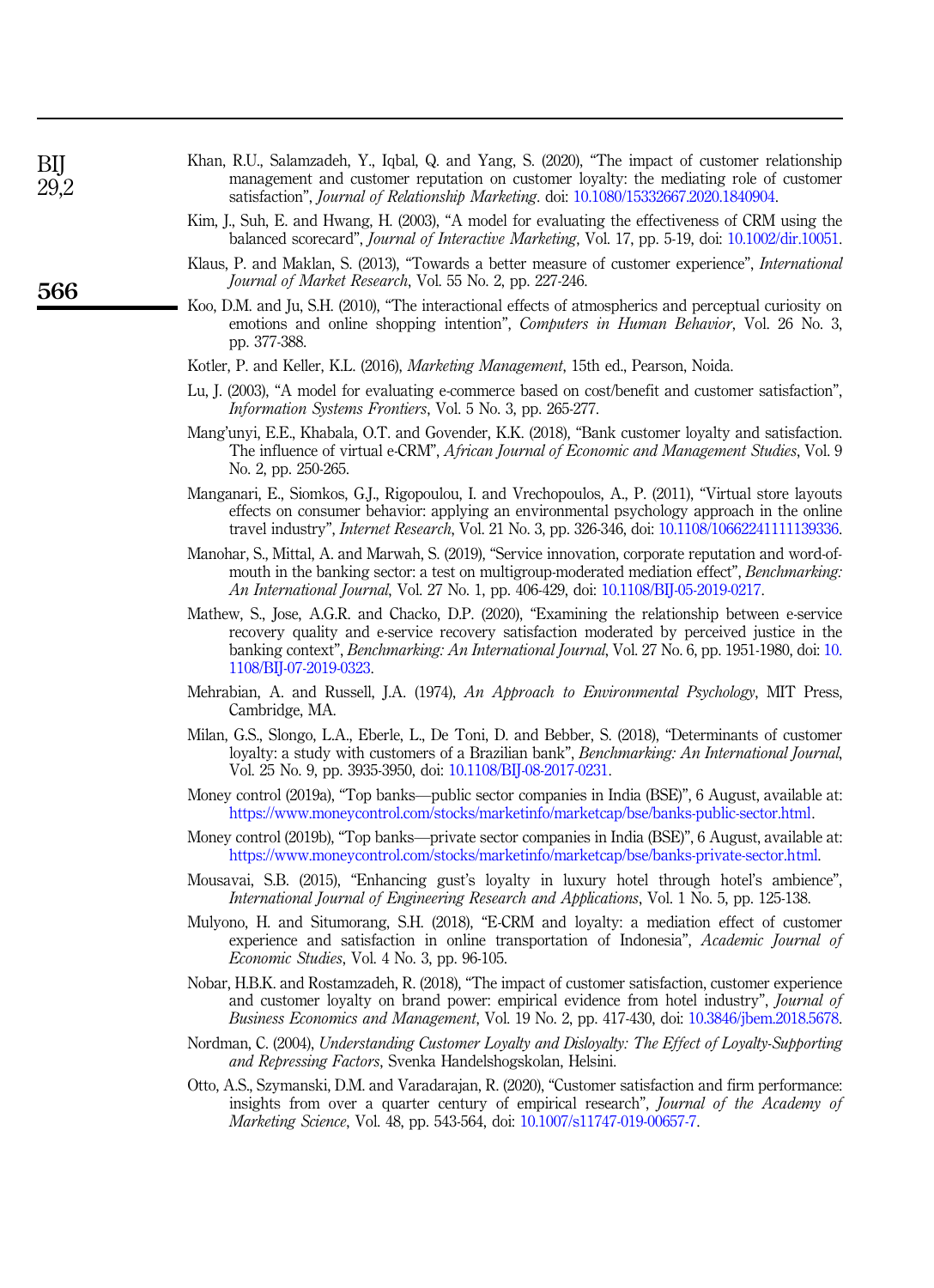- <span id="page-17-0"></span>Oumar, T.K., Mang'unyi, E.E., Govender, K.K. and Rajkaran, S. (2017), "Exploring the e-CRM– e-customer-loyalty nexus: a Kenyan commercial bank case study management and marketing", *Challenges for the Knowledge Society*, Vol. 12 No. 4, pp. 674-696.
- <span id="page-17-3"></span>Owusu Kwateng, K., Osei-Wusu, E.E. and Amanor, K. (2019), "Exploring the effect of online banking on bank performance using data envelopment analysis", Benchmarking: An International Journal, Vol. 27 No. 1, pp. 137-165, doi: [10.1108/BIJ-06-2018-0154.](https://doi.org/10.1108/BIJ-06-2018-0154)
- <span id="page-17-16"></span>Paul, J.M. and Muthumani, S. (2018), "The efficacy of e-CRM application as a device of transparent and secure in flourishing Indian e-banking system-a study", Journal of Advanced Research in Dynamical and Control Systems, Vol. 10 No. 11, pp. 270-275.
- <span id="page-17-15"></span>Podsakoff, P.M., MacKenzie, S.B., Lee, J.Y. and Podsakoff, N.P. (2003), "Common method biases in behavioral research: a critical review of the literature and recommended remedies", Journal of Applied Psychology, Vol. 88 No. 5, pp. 879-903.
- <span id="page-17-2"></span>Priya, R., Gandhi, A.V. and Shaikh, A. (2018), "Mobile banking adoption in an emerging economy: an empirical analysis of young Indian consumers", Benchmarking: An International Journal, Vol. 25 No. 2, pp. 743-762, doi: [10.1108/BIJ-01-2016-0009.](https://doi.org/10.1108/BIJ-01-2016-0009)
- <span id="page-17-9"></span>Raina, S., Chahal, H. and Dutta, K. (2019), "Customer experience and its marketing outcomes in financial services: a multivariate approach", in Chahal, H., Jyoti, J. and Wirtz, J. (Eds), Understanding the Role of Business Analytics, Springer, Singapore, pp. 119-143, doi: [10.1007/978-](https://doi.org/10.1007/978-981-13-1334-9_7) [981-13-1334-9\\_7](https://doi.org/10.1007/978-981-13-1334-9_7).
- <span id="page-17-12"></span>Rajaobelina, L. (2017), "The impact of customer experience on relationship quality with travel agencies in a multichannel environment", Journal of Travel Research, Vol. 57 No. 2, pp. 206-217.
- <span id="page-17-7"></span>Rashwan, H.H., Mansi, A.L. and Hassan, H.E. (2019), "The impact of the E- CRM (expected security and convenience of website design) on e-loyalty field study on commercial banks", *Journal of* Business and Retail Management Research (JBRMR), Vol. 14 No. 1, pp. 106-122.
- <span id="page-17-6"></span>Reichheld, F.F. (1996), "Learning from customer defections", Harvard Business Review, Vol. 72 No. 2, pp. 56-67.
- <span id="page-17-5"></span>Report Linker (2020), Digital Payments Market - Growth, Trends, Forecasts (2020 - 2025), Globe Newswire News Room, 3 June, available at: [http://www.globenewswire.com/news-release/2020/](http://www.globenewswire.com/news-release/2020/06/03/2043142/0/en/Digital-Payments-Market-Growth-Trends-Forecasts-2020-2025.html) [06/03/2043142/0/en/Digital-Payments-Market-Growth-Trends-Forecasts-2020-2025.html.](http://www.globenewswire.com/news-release/2020/06/03/2043142/0/en/Digital-Payments-Market-Growth-Trends-Forecasts-2020-2025.html)
- <span id="page-17-14"></span>Saini, S. and Singh, J. (2020), "Managing customer loyalty: an expanded model of customer experience management and customer loyalty", International Journal of Asian Business and Information Management, Vol. 11 No. 1, pp. 21-47, doi: [10.4018/IJABIM.2020010102](https://doi.org/10.4018/IJABIM.2020010102).
- <span id="page-17-1"></span>Santy and Hardiyanti, V.P.M. (2019), "Consumer preferences for the e-CRM interface of an Indonesian venture capital firm", Paper presented at the Proceedings of 2019 International Conference on Information Management and Technology, ICIMTech, 2019, pp. 383-388, doi: [10.1109/ICIMTech.](https://doi.org/10.1109/ICIMTech.2019.8843771) [2019.8843771](https://doi.org/10.1109/ICIMTech.2019.8843771).
- <span id="page-17-4"></span>Sarmah, B. and Rahman, Z. (2018), "Customer co-creation in hotel service innovation: an interpretive structural modeling and MICMAC analysis approach", Benchmarking: An International Journal, Vol. 25 No. 1, pp. 297-318, doi: [10.1108/BIJ-09-2016-0145.](https://doi.org/10.1108/BIJ-09-2016-0145)
- <span id="page-17-11"></span>Sautter, P., Hyman, M.R. and Lukosius, V. (2004), "E-tail atmospherics: a critique of the literature and model extension", Journal of Electronic Commerce Research, Vol. 5 No. 1, pp. 14-24.
- <span id="page-17-13"></span>Sharma, M., Tiwari, P. and Chaubey, D.S. (2016), "Summarizing factors of customer experience and building a structural model using total interpretive structural modelling technology", Global Business Review, Vol. 17 No. 3, pp. 730-741, doi: [10.1177/0972150916630825](https://doi.org/10.1177/0972150916630825).
- <span id="page-17-10"></span>Sharma, R., Shastri, S. and Rathore, J.S. (2020), "Exploring E-CRM in Indian banking sector", International Journal of Public Sector Performance Management, Vol. 6 No. 5, pp. 653-663.
- <span id="page-17-8"></span>Shastri, S., Sharma, R. and Sethi, V. (2020), "An empirical study on influence of e-CRM towards customer loyalty in banking sector", International Journal of Public Sector Performance Management, Vol. 6 No. 5, pp. 642-652.

Electronic customer relationship management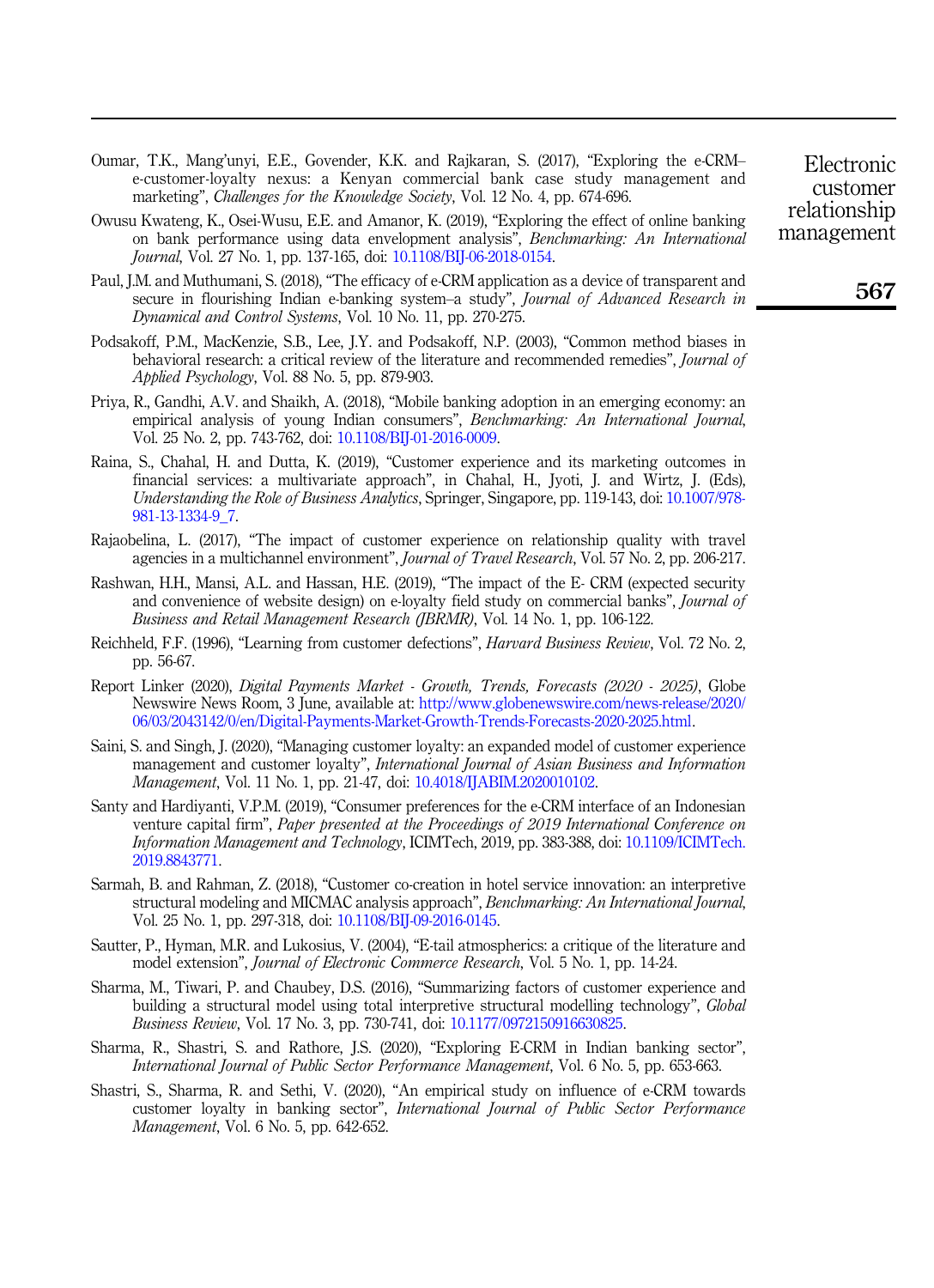- <span id="page-18-2"></span>Singh, S. and Chauhan, K. (2018), "E-CRM and customer satisfaction an overview of banking sector", CPJ Global Review, Vol. 10 No. 2, pp. 86-89.
- <span id="page-18-14"></span>Spralls, S., Hunt, S. and Wilcon, J. (2011), "Extranet use and building relationship capital in inter firm distribution networks: the role of extranet capacity", Journal of Retailing, Vol. 87 No. 1, pp. 59-74, doi: [10.1016/j.jretai.2010.09.001.](https://doi.org/10.1016/j.jretai.2010.09.001)
- <span id="page-18-0"></span>Statista (2020), "India: internet and social media user", 4 August, available at: [https://www.statista.](https://www.statista.com/statistics/309866/india-digital-population/) [com/statistics/309866/india-digital-population/.](https://www.statista.com/statistics/309866/india-digital-population/)
- <span id="page-18-1"></span>Steinhoff, L., Arli, D. and Weaven, S. (2019), "Online relationship marketing", Journal of the Academy of Marketing Science, Vol. 47, pp. 369-393, doi: [10.1007/s11747-018-0621-6.](https://doi.org/10.1007/s11747-018-0621-6)
- <span id="page-18-5"></span>Syahputra, D. and Murwatiningsih (2019), "Building customer engagement through customer experience, customer trust and customer satisfaction in Kaligung train customers", Management Analysis Journal, Vol. 8 No. 4, pp. 350-359.
- <span id="page-18-10"></span>Syapsan (2019), "The effect of service quality, innovation towards competitive advantages and sustainable economic growth: marketing mix strategy as mediating variable", *Benchmarking*: An International Journal, Vol. 26 No. 4, pp. 1336-1356, doi: [10.1108/BIJ-10-2017-0280](https://doi.org/10.1108/BIJ-10-2017-0280).
- <span id="page-18-11"></span>Szymanski, D.M. and Henard, D.H. (2001), "Customer satisfaction: a meta-analysis of the empirical evidence", *Journal of the Academy of Marketing Science*, Vol. 29 No. 1, pp. 16-35, doi: [10.1177/](https://doi.org/10.1177/0092070301291002) [0092070301291002.](https://doi.org/10.1177/0092070301291002)
- <span id="page-18-12"></span>Upadhyaya, M. (2020), "Analysis of E-CRM, service quality and brand trust relationship with student satisfaction", Humanities and Social Sciences Reviews, Vol. 8 No. 1, pp. 227-232, doi: [10.18510/](https://doi.org/10.18510/hssr.2020.8132) [hssr.2020.8132.](https://doi.org/10.18510/hssr.2020.8132)
- <span id="page-18-13"></span>Verhoef, P.C., Lemon, K.N., Parasuraman, A., Roggeveen, A., Tsiros, M. and Schlesinger, L.A. (2009), "Customer experience creation: determinants, dynamics and management strategies", Journal of Retailing, Vol. 85 No. 1, pp. 31-41.
- <span id="page-18-6"></span>Wakefield, K. and Blodgett, J. (1996), "The effect of the servicescape on customers' behavioral intentions in leisure service settings", Journal of Services Marketing, Vol. 10 No. 6, pp. 45-61.
- <span id="page-18-8"></span>Walsh, G., Shiu, E., Hassan, L.M., Michaelidou, N. and Beatty, S.E. (2011), "Emotions, storeenvironmental cues, store-choice criteria, and marketing outcomes", Journal of Business Research, Vol. 64, pp. 737-744.
- <span id="page-18-7"></span>Yadav, M. and Rahman, Z. (2018), "The influence of social media marketing activities on customer loyalty: a study of e-commerce industry", Benchmarking: An International Journal, Vol. 25 No. 9, pp. 3882-3905, doi: [10.1108/BIJ-05-2017-0092.](https://doi.org/10.1108/BIJ-05-2017-0092)
- <span id="page-18-3"></span>Yamuna, G. (2020), "A study on the customer satisfaction among the users of online banking services", International Journal of Advanced Science and Technology, Vol. 29 No. 4, pp. 647-653.
- <span id="page-18-4"></span>Zaim, H., Ramdani, M. and Haddi, A. (2020), "E-CRM success factors as determinants of customer satisfaction rate in retail website", International Journal of Computer Information Systems and Industrial Management Application, Vol. 12, pp. 082-092.
- <span id="page-18-9"></span>Zhang, H., Lu, Y., Gupta, S. and Zhao, L. (2014), "What motivates customers to participate in social commerce? The impact of technological environments and virtual customer experiences", Informatics, Vol. 34 No. 4, pp. 96-109.

#### Further reading

- Ahmad, T. (2009), Electronic Customer Relationship Management in Online Banking, dissertation, available at: [http://urn.kb.se/resolve?urn](http://urn.kb.se/resolve?urn=urn:nbn:se:ltu:diva-44770)=[urn:nbn:se:ltu:diva-44770.](http://urn.kb.se/resolve?urn=urn:nbn:se:ltu:diva-44770)
- Hair, J.F., Hult, G.T.M., Ringle, C.M. and Sarstedt, M. (2014), A Primer on Partial Least Squares Structural Equation Modeling, Sage, Thousand Oaks.
- Holbrook, M.B. and Hirschman, E.C. (1982), "The experiential aspects of consumption: consumer fantasies, feelings, and fun", Journal of Consumer Research, Vol. 9 No. 2, pp. 132-140.

BIJ  $29.2$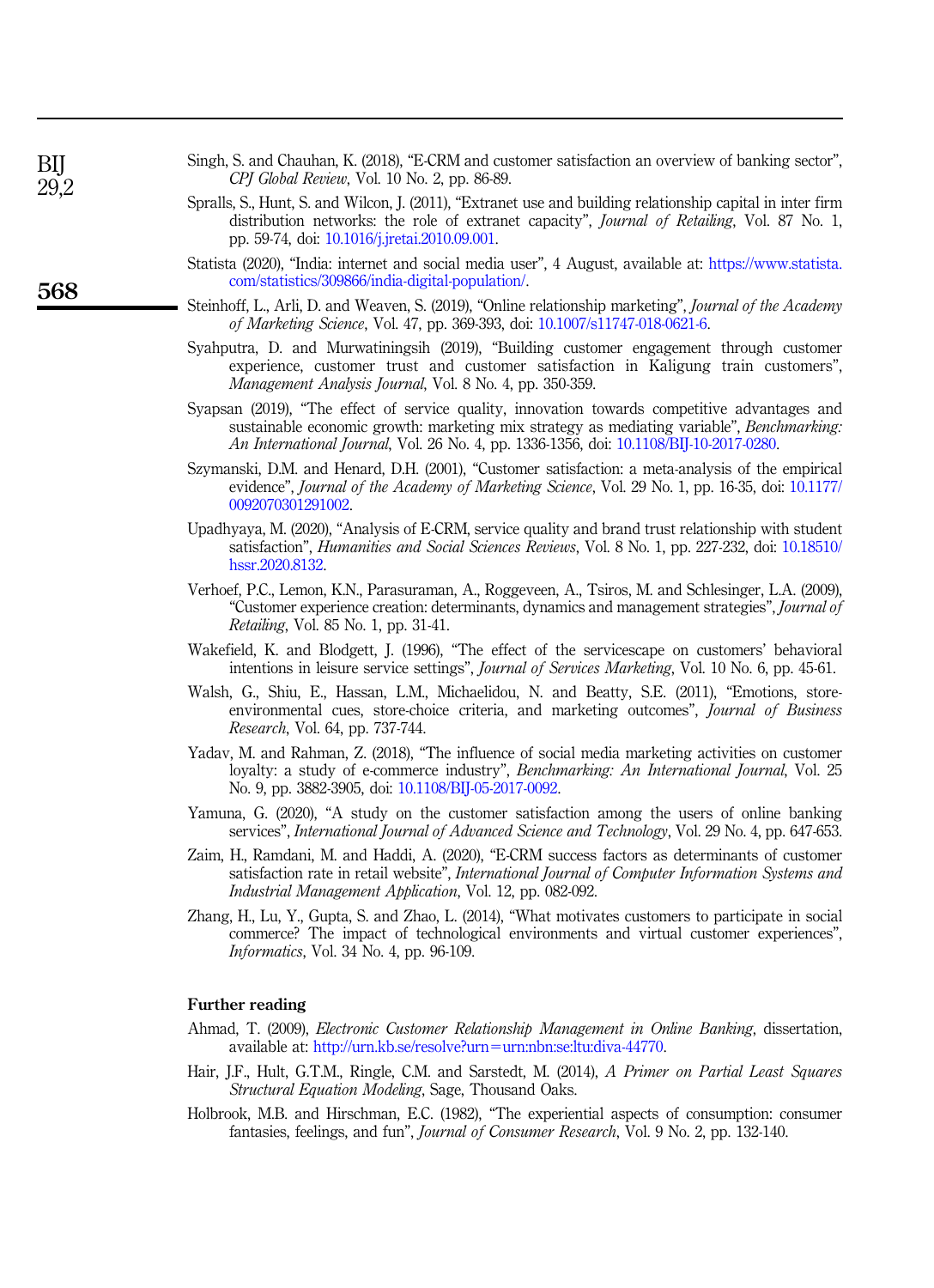- Jiang, Z., Chan, J., Tan, B.C.Y. and Chua, W.S. (2011), "Effects of interactivity on website involvement and purchase intention", Journal of the Association for Information Systems, Vol. 11 No. 1, pp. 34-59.
- Kant, R. and Jaiswal, D. (2017), "The impact of perceived service quality dimensions on customer satisfaction: an empirical study on public sector banks in India", International Journal of Bank Marketing, Vol. 35 No. 3, pp. 411-430, doi: [10.1108/IJBM-04-2016-0051](https://doi.org/10.1108/IJBM-04-2016-0051).
- Kaura, V. (2013), "Antecedents of customer satisfaction: a study of Indian public and private sector banks", *International Journal of Bank Marketing*, Vol. 31 No. 3, pp. 167-186, doi: [10.1108/](https://doi.org/10.1108/02652321311315285) [02652321311315285.](https://doi.org/10.1108/02652321311315285)
- Khalifa, M. and Shen, N. (2005), "Effects of electronic customer relationship management on customer satisfaction: a temporal model", Proceedings of the 38th Annual Hawaii International Conference on System Sciences, (HICSS'05), IEEE, USA, pp. 1-10, doi: [10.1109/HICSS.2005.224.](https://doi.org/10.1109/HICSS.2005.224)
- Lee-Kelley, L., Gilbert, D. and Mannicom, R. (2003), "How e-CRM can enhance customer loyalty", Marketing Intelligence and Planning, Vol. 21 No. 4, pp. 239-248.
- Malhotra, N.K. and Dash, S. (2016), *Marketing Research: An Applied Orientation*, 7th ed., Pearson, Noida.
- Oliver, R.L. (1997), Satisfaction: A Behavioural Perspective on the Customer, McGraw- Hill, New York.
- Rastgar, A.A., Esmaili, E., Naderi, R. and Hemmati, A. (2019), "Clarifying the effect of customer knowledge management to improve business performance of banks: considering the role of electronic customer relationship management", International Journal of Electronic Customer Relationship Management, Vol. 12 No. 2, pp. 108-123, doi: [10.1504/IJECRM.2019.104019](https://doi.org/10.1504/IJECRM.2019.104019).

#### Corresponding author

Anupreet Kaur Mokha can be contacted at: [anupreetmokha.6@gmail.com](mailto:anupreetmokha.6@gmail.com)

Electronic customer relationship management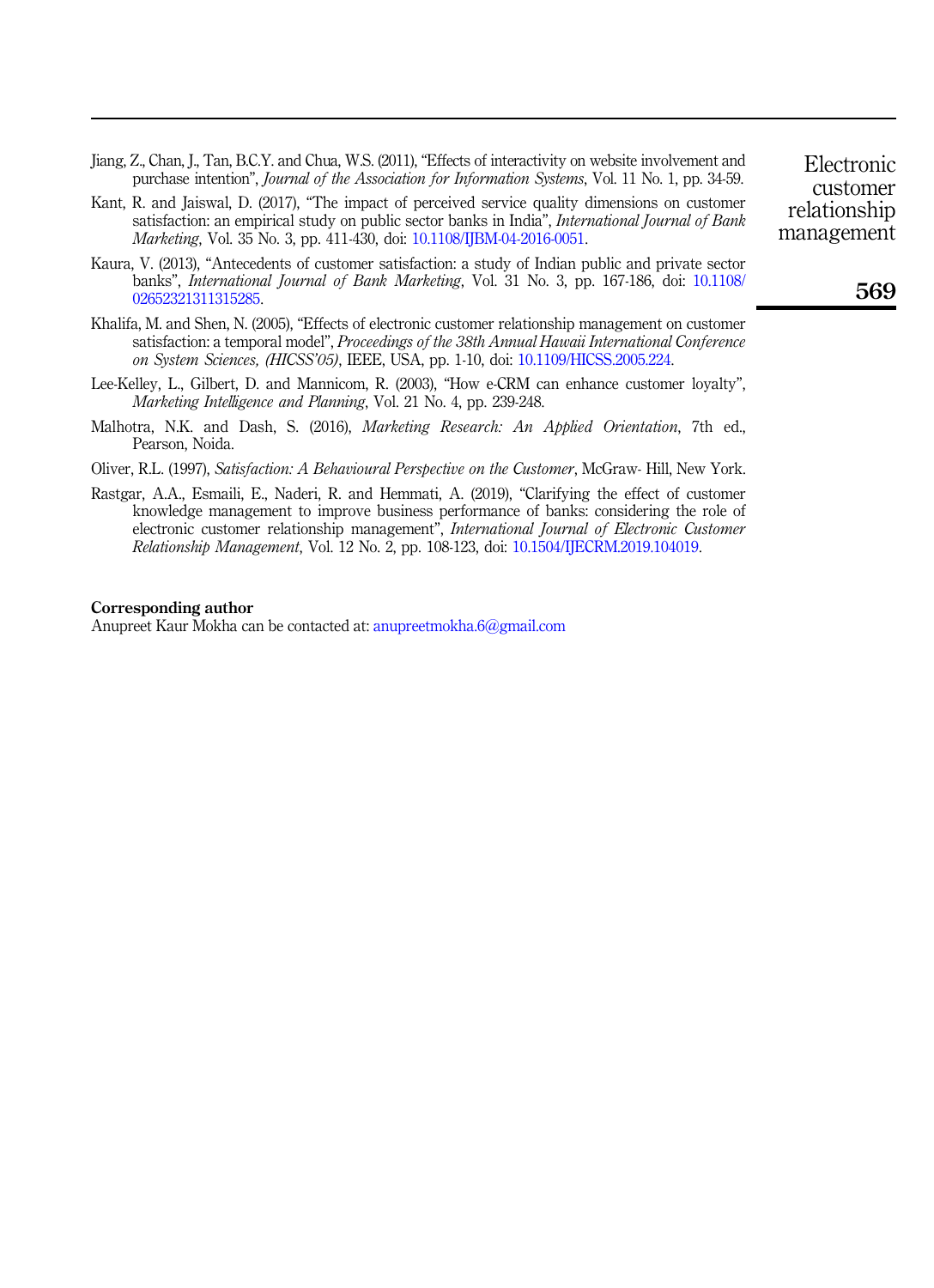<span id="page-20-0"></span>

570

<span id="page-20-1"></span>

|                                         |                                                                                                                                                                                                                                                                                                                         | Appendix:                      |  |
|-----------------------------------------|-------------------------------------------------------------------------------------------------------------------------------------------------------------------------------------------------------------------------------------------------------------------------------------------------------------------------|--------------------------------|--|
| <b>E-CRM</b> dimensions and items       |                                                                                                                                                                                                                                                                                                                         | Author(s)                      |  |
| 1. Customized products/services         | found the service customization possibilities important for the success of the banking sector<br>The bank allows me to customized products or services on my own need<br>I am able to interact with my bank to get service tailored to my need<br>Service customization motivates me to use my bank<br>ನ                | <b>Abdulfattah</b><br>(2012)   |  |
| 2. Transaction security/ privacy        | I'm sure that all private information about me as a customer is safeguarded from any unauthorized<br>The bank does not misuse my personal information<br>access when using bank online channel service<br>The bank's site is secure for my information<br>ର<br>ನ                                                        |                                |  |
| 3. Alternate payment modes              | Offerent payment methods are an important factor for me to visit and use the bank's online channel<br>Offerent payment methods to choose are available in my bank's online channel<br>mrain<br>$\widehat{\mathfrak{Q}}$<br>A                                                                                            |                                |  |
| 4. Problem solving                      | The bank's online channel provides appropriate information to customers when a problem occurs<br>Whenever I face any problem, I use the online complaining form to contact the bank<br>The bank quickly resolves problems I encounter with any online transactions<br>Different payment options are stated clearly<br>ನ |                                |  |
| 5. Online feedback                      | The site has customer service representatives available online<br>Online Feedback feature is available on my bank's website<br>always use the Feedback form for the Internet bank<br>ನ                                                                                                                                  |                                |  |
| 6. Frequently asked questions<br>(FAQs) | Prequently Asked Questions (FAQs) help me when I use the Internet banking<br>use FAQs always while exploring the bank website<br>found FAQs useful<br>ର<br>බ                                                                                                                                                            |                                |  |
|                                         |                                                                                                                                                                                                                                                                                                                         | $_{\footnotesize (continued)}$ |  |

Table A1. Scales dimensions and items